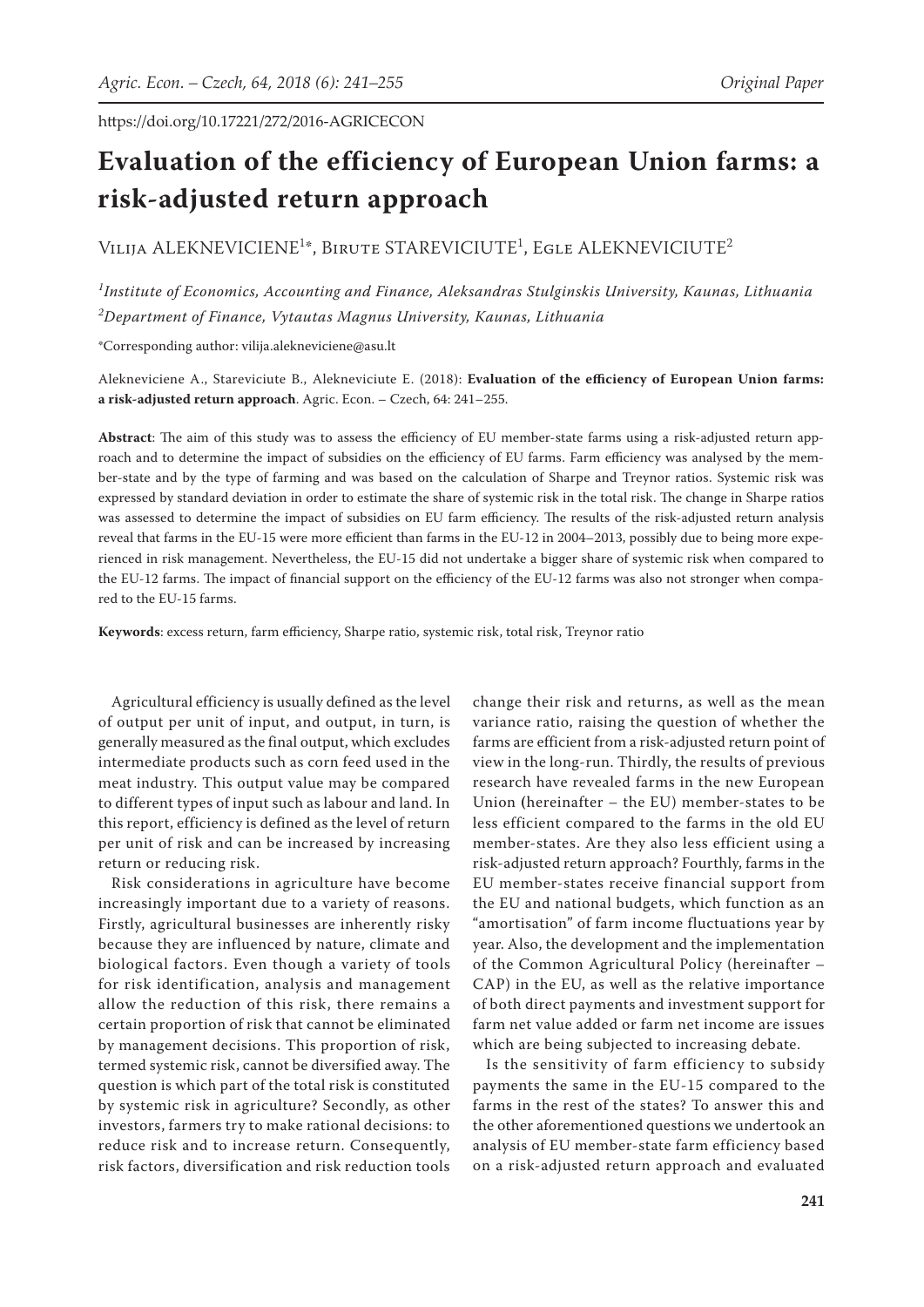the impact of subsidies on farm efficiency in the EU member-states.

The interaction between risk and return has been broadly investigated in the economic literature. Nevertheless, when making financial decisions, this relationship can sometimes be ignored, creating particularly negative consequences for risky sectors. As various authors have noted, the agricultural sector tends to experience higher exposure to price and income variability, as well as natural dangers when compared to the other sectors, so it can be characterised as having a strong exposure to risk (Martins and Marques 2007; Zgajnar and Kavcic 2010). Nevertheless, as Backus et al. (1997) noted, in spite of various threats, potentially caused through risk, many risky situations are also potentially profitable.

Hardaker and Lien (2005) stressed the importance of risk aversion in agriculture and listed several principles related to it. According to one of them, " … for policy decision making, it is usually appropriate to assume indifference to risk because society can potentially share bad consequences among a very large number of citizens". This principle backs up the relevance of this research: risk and return have to be associated in order to make effective economic and political decisions. On one hand, the analysis of risk factors together with possibilities to reduce it and adapt to it on farms may enable the implementation of political tools for the sector. On the other hand, a risk-adjusted return approach is not of lesser importance when undertaking investment decisions: under high nonsystemic risk it is crucial to diversify investment and to use efficient tools for risk reduction.

As risk has different sources, it is important to consider risk and the attitudes of farmers to it when planning farm production (Zgajnar and Kavcic 2010). As Pannell et al. (2000) highlighted, the main purpose of farm model construction is to support farmer decision making, since many farmers do not spend enough time thinking about the alternative plans they could implement to optimise risk-taking. Nevertheless, as Manfredo et al. (2003) noted, even though many risk management tools exist, farms have been slow to adopt sophisticated risk management practices.

Ignoring the risk-averse behaviour of farmers might lead to overestimation of the output levels in the risky enterprises as well as the overly specialised farming patterns. Hardaker et al. (2007) argued that when the degree of a farmer's risk aversion is unknown, the decision alternative with the highest expected utility cannot be identified. Moreover, as Gomez-

Limon et al. (2003) noted, several factors, such as production constraints, multiple goals and lack of information cause farmers to make non-profitmaximising decisions.

The efficiency of agricultural activities has been analysed by multiple authors, including but not limited to Harwood et al. (1999), Erb and Harvey (2006), Eves and Newell (2007), Sipilainen et al. (2007), Macdonald and McBride (2009) and Eves (2010) who have assessed the efficiency of agricultural company stocks and their market indices as well as agricultural commodities and their market indices. Other researchers have concentrated on the evaluation of the efficiency of agricultural sector farming systems and the formation of risk management strategies on farms. Nydene et al. (1999) evaluated the efficiency of different risk management strategies on farms while Neal et al. (2005) as well as Beukes et al. (2005) assessed the efficiency of farming systems in the dairy sector. Neal et al. (2005) compared farm systems with stochastic dominance or the Sharpe ratio, depending on the existence of a perfect capital market and the normal distribution of the returns. Beukes et al. (2005) compared conventional, twice-a-day milking farm systems with variations of once-a-day milking and high-input systems using the Sharpe ratio on the basis of return on assets (ROA). In the studies of Backus et al. (1977) and Zgajnar and Kavcic (2010), the efficiency of diversification strategies was measured as a movement towards risk reduction by the overall farm planning, with the assumption that diversification is commonly accepted as a method for risk reduction.

One of the commonly used approaches to evaluate efficiency is the risk-adjusted return approach with a number of researchers using it to estimate the efficiency of farming activities. Roe (2005) used the risk-adjusted return approach to analyse the efficiency of farm development, and revealed that value-added investments provide benefits only for the farms with below-average-earnings or those operating for longer periods of time. Wauters et al. (2011) adapted the risk-adjusted return approach to assess and maximise the efficiency of different farm types, risk management measures and production systems, while Vedenov and Barnett (2004) used it to estimate the efficiency of weather derivatives for managing crop risks and Leblois and Quirion (2013) – to assess the costs of risk when insuring crops. Finally, Alekneviciene (2010) identified and compared the efficiency of agricultural and other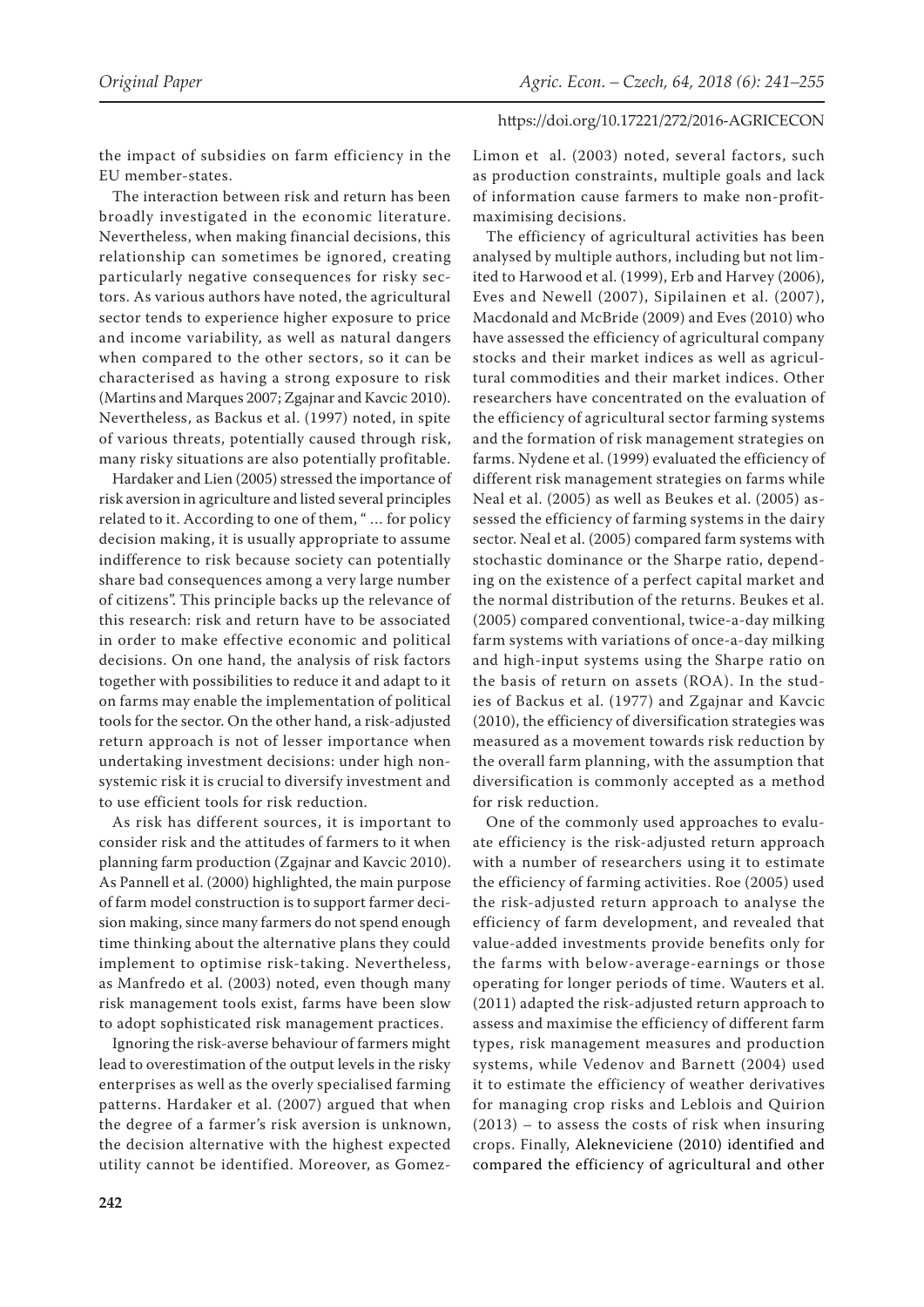types of economic activities in terms of the excess return in Lithuania.

Three different measures of risk-adjusted return are commonly used in the investment literature: Sharpe, Treynor and Jensen performance measures. Jensen's alpha is used to determine the excess return of a security over the theoretical expected return, and depends on managerial decisions. The Sharpe ratio, described as the reward-to-variability ratio (Roe 2005) or a measure of the excess return per unit of total risk (Wilkens and Zhu 2001), has been also been used by Suryani and Herianti (2015) as well as by Lambert and Hubner (2013) to assess the efficiency of investment portfolios for different investment horizons. The Treynor ratio, also known as the reward-to-volatility ratio, or a measure of excess return per unit of systemic risk, was used in parallel with the Sharpe ratio by Rubio (1993) to measure the performance of investment portfolios, and by Wilkens and Zhu (2001) to evaluate and benchmark selected investment portfolios, as well as by others. The two aforementioned measures enable the ranking of financial investments based on their risk-adjusted performance. As Wilkens and Zhu (2001) noted, since the total risk of a fully diversified portfolio equals its systemic risk, for a well-diversified investment Treynor and Sharpe ratios should provide identical rankings. With reference to these previous studies in the field, these ratios are used to assess the efficiency of EU member-state farms.

The aim of this study was to assess the efficiency of EU member-state farms using the risk-adjusted return approach and to determine the impact of subsidies on EU farm efficiency. The results enable a comparison of the excess return, risk exposure and efficiency within the different EU member-state farms as well as within the EU average. They are also useful for the EU institutions that design the CAP, especially with respect to the financial support for farmers and for estimating the efficiency of the support in each member-state. It is of high importance to understand the degree of efficiency of the actions taken, what is achieved in the agricultural sector in each member-state and what can be expected in the future. Simultaneously, the results may enable a description of the current situation and the selection of actions for further policy implementation.

#### **DATA AND METHODS**

The main data source for this research is the Farm Accountancy Data Network (FADN), the key source of information for researchers and policy-makers seeking to understand the behaviour of farmers and the agricultural economies in the EU. Despite the fact that the data do not cover the smallest farms, they are representative for over 4.9 million holdings across the EU (Matthews 2014). Starting from 2004, 25 EU member-states supplied data to the FADN, with Bulgaria and Romania joining the EU in 2007 and Croatia in 2013. The data in FADN is grouped according to the economic size, types and areas of farming, land quality points, farmer age, counties, normal and less favoured areas and organic production. It should be noted that FADN provides only aggregated data by member-state and does not exclude data of individual farms. In this study we carried out an analysis of farm efficiency based on the risk-adjusted approach; analysis was carried out by memberstate and also by the type of farming: (1) field crops; (2) horticulture; (3) wine; (4) other permanent crops; (5) milk; (6) other grazing livestock; (7) granivores; (8) mixed. The research period is 2004–2013, chosen due to the fact that the largest single expansion of the EU in terms of the number of states occurred in 2004 and 2013 is the last year for which data are available.

The risk-adjusted return is the ratio of how much return the investment has made relative to the amount of the risk the investment has taken over a given period of time. If two or more investments have the same return over a given time period, the one with the lowest risk will have the better risk-adjusted return. However, considering that different risk measurements provide different analytical results, it is important to be clear on what type of risk-adjusted return is considered.

Following the definition of risk-adjusted return, one of the main variables for evaluating efficiency is return of farms, calculated using the following equation:

$$
r_{it} = \frac{to_{it} - ti_{it} + s \& t_{it} + s \& ti_{it}}{ta_{it} - tl_{it}}
$$
(1)

where  $to_{it}$  represents total output<sup>1</sup> of the farms in a member-state at year  $t$ ,  $ti<sub>it</sub>$  – total input of the farms in a member-state at year  $t$ ,  $s \& t_{it}$  are the balance current

 $^{\rm 1}$ In the FADN database the total output, total input, balance current subsidies and taxes, balance subsidies and taxes on investment, total assets and total liabilities of the farms in member-state *i* are calculated as the aggregated weighted averages for the farms in member-state *i*.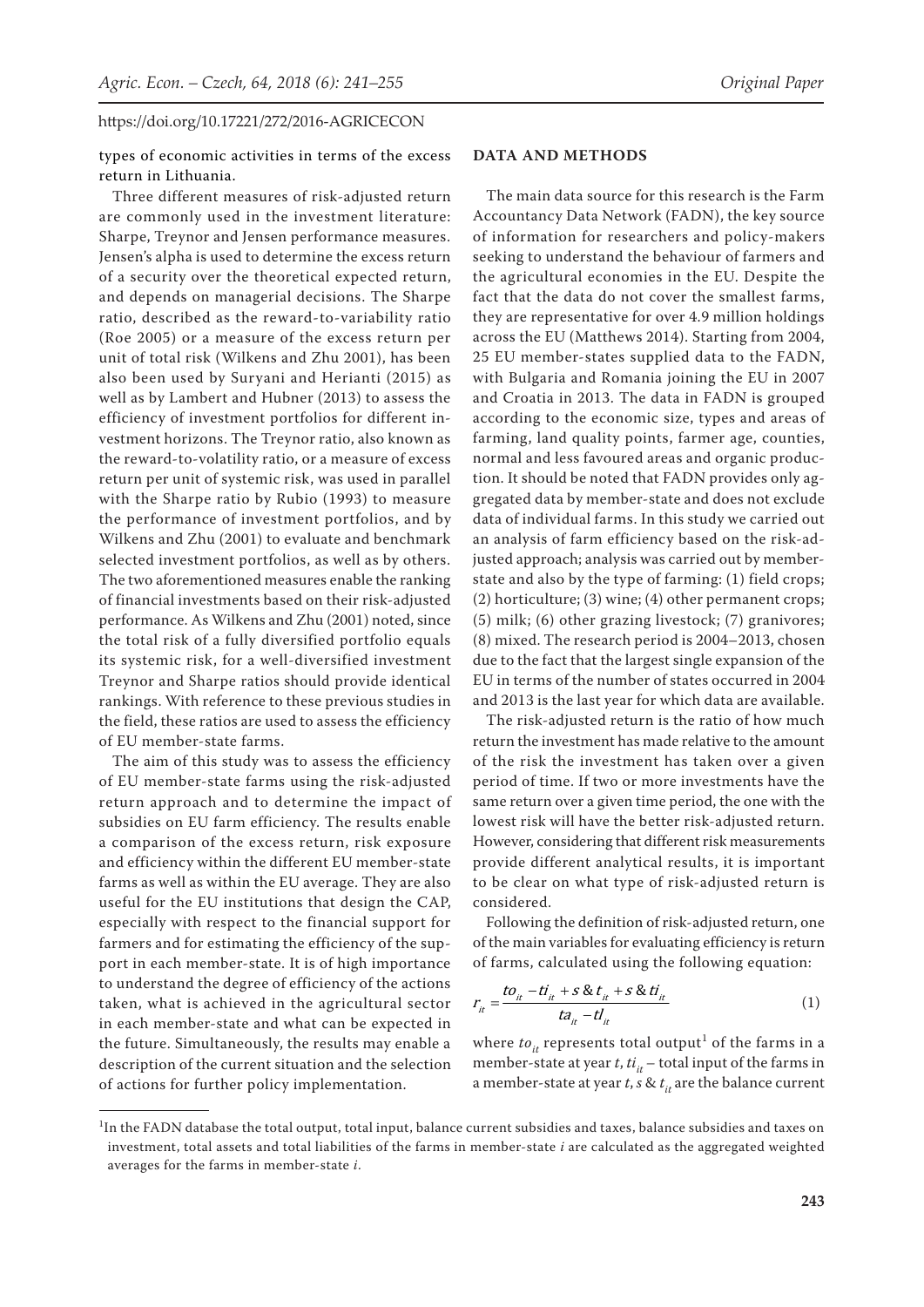subsidies and taxes of the farms in a member-state at year  $t$ ,  $s \& t_i$  are the balance subsidies and taxes on investments of the farms in a member-state at year  $t$ ,  $ta_{it}$  are the total assets of the farms in a memberstate at year  $t$  and  $tl_{it}$  are the total liabilities of the farms in a member-state at year *t*. Farm net income is expressed as the numerator and farm net worth as the denominator. The latter is chosen instead of the assets because the interests on loans are deducted to calculate farm net income.

The return and efficiency of the farms are more or less dependent on financial support from the EU and national budgets. Most EU farmers are eligible for direct income-support payments, and these payments are accounted as balance current subsidies and taxes. The other type of subsidies is investment subsidies accounted in the item "Balance subsidies & taxes on investments". In this study, the efficiency of farms was measured by two ways: (1) including subsidies and taxes; (2) excluding subsidies and taxes. In order to determine the impact of the subsidies on the efficiency of EU farms, the change in Sharpe ratios was assessed.

The second variable in the efficiency valuation is the risk-free rate of return. This measure depends on the government securities market price, coupon interest payment frequency and maturity. The risk-free rate increases with the increase in coupon interest payments per year, the decrease in maturity and the decline in government securities market prices, and vice versa (Lambert and Hubner 2013; Suryani and Herianti 2015). Risk-free investments are generally considered to be highest credit-rated government bonds issued in developed countries, such as USA or Germany. We employ the return on Germany's government bonds as the risk-free rate of return due to several reasons. Firstly, according to Moody's, during the period under study these bonds had the highest credit rating (Aaa). Secondly, all the farms have the possibility to invest in them. Thirdly, some EU member-states (Estonia and Malta) do not issue government bonds. Fourthly, a constant risk-free rate of return for the farms in all member-states facilitates the interpretation of the research results. Since the maturity of the risk-free investments should be as close as possible to the capital investment horizon (Alekneviciene 2010; Lambert and Hubner 2013; Suryani and Herianti 2015), for the research period of 2004–2013, an average return on ten-year maturity German government bonds were calculated from the ECB data.

# https://doi.org/10.17221/272/2016-AGRICECON

As one of the efficiency variables, total risk is measured by the standard deviation of farm returns in member-state *i*:

$$
\sigma_i = \sqrt{\sum_{i=1}^n (r_{it} - \overline{r}_i)^2}
$$
 (2)

where  $r_{i}$  represents aggregated weighted average return of the farms in member-state *i* at year *t*;  $\overline{r}$ , is an aggregated weighted average return of farms in member state *i* for the entire research period.

It is common knowledge that a part of the total risk is diversifiable, while a part of the total risk cannot be diversified away, with the latter termed systemic risk. Lumby (1994) identified two main drivers of systemic risk: (1) the sensitivity of the revenues to the general level of economic activity and other macroeconomic factors; (2) the proportion of fixed to variable costs, i.e., the degree of cost sensitivity. The first driver can be increased or reduced by producing goods that are more or less sensitive to purchasing power variations. It is important to mention that the consumption of agricultural and food products is less sensitive when compared to other products, for example real estate, appliances, cars, etc. The second driver can be increased or reduced by changing the proportion of fixed and variable costs involved, including both operating and financing costs, the latter consisting of the interest payments on loan capital. Similarly, Damodaran (2001) identified the cyclicality of revenue, operating leverage and financial leverage as the main determinants of beta – the measure of systemic risk. According to Bowman and Bush (2006), cyclicality of revenue means that firms do well in the expansion phase and poorly in the contraction phase.

Operating leverage magnifies the effect of cyclicality on beta with business risk depending on cyclicality and operating leverage. Although comparable firms may be exposed to similar levels of business risk, differences in financial leverage directly impacts their systemic risk. Ellahie (2014) concluded that accounting-based measures of risk, such as financial and operating leverage, as well as sales and earnings volatility, are strongly positively related to earnings' growth beta. In this research, the systemic risk of the farms in member-state *i* is measured by using beta:

$$
\beta_i = \frac{Corr(r_i r_m) \sigma_i}{\sigma_m} \tag{3}
$$

where  $corr(r_i r_m)$  represents the correlation between aggregated weighted average returns of farms in member-state *i* and returns on a benchmark portfolio;  $\sigma_i$  is a standard deviation of the aggregated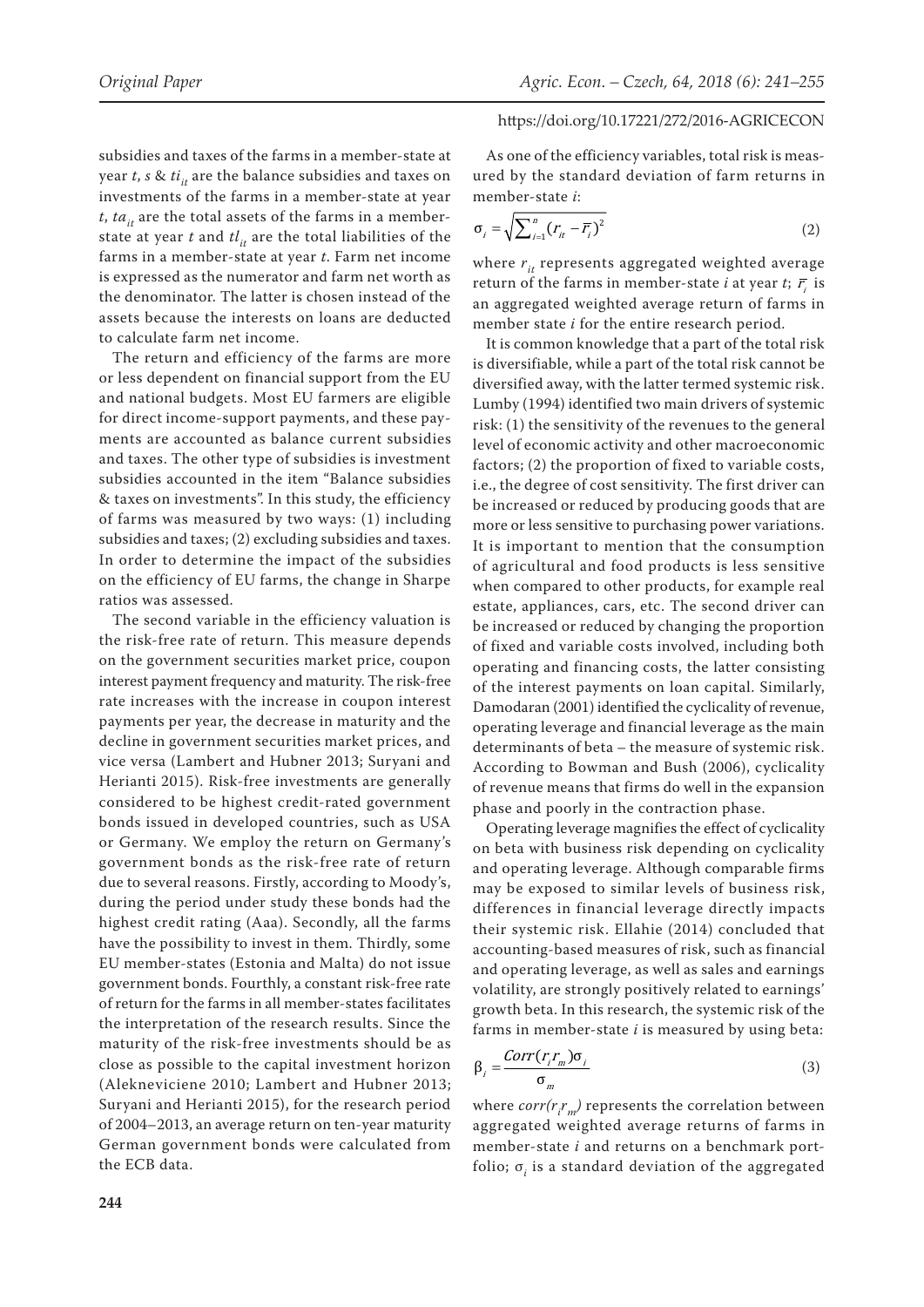weighted average returns of farms in member-state  $i$ ;  $\sigma_m$  is the standard deviation of the returns on the benchmark portfolio.

A variety of EU market indices can be used to represent the benchmark portfolio, namely: EURO STOXX 50, FTSE Eurotop 100, FTSE Euromid, FTSE Euro 100, S&P Euro, S&P Europe 350 and Bloomberg European 500. Nevertheless, S&P Euro is chosen for this research because it includes the stocks of companies from 11 EU member-states (S&P Dow Jones Indices 2015). We emphasise that aggregated weighted average returns of farms as well as the return on the S&P Euro index as a benchmark portfolio are calculated using nominal values.

Evaluation of farm efficiency considering risk and return in the EU member-states and the types of farming is based on the capital market theory. The efficiency is measured with Sharpe and Treynor ratios. The Sharpe ratio is a risk-adjusted return measure, developed by the Nobel Laureate William F. Sharpe. As already mentioned, the Sharpe ratio is the average return earned in excess of the risk-free rate per unit of volatility or total risk, also known as the reward-to-variability-ratio and is calculated by using the following equation for the farms of every member-state *i*:

$$
RVAR_i = \frac{\overline{r_j} - \overline{r_f}}{\sigma_i} \tag{4}
$$

where  $\overline{r_f}$  is the fixed average risk-free rate of return.

Unlike the Sharpe ratio, the Treynor ratio is concerned with "market" risk, measured by beta instead of total risk measured by standard deviation. Developed by Jack Treynor, the Treynor ratio, also known as the "reward-to-volatility ratio", measures how well an investment compensates for its level of systemic risk. The Treynor ratio relies on beta, and measures an investment's sensitivity to market movements with the underlying premise that systemic risk should be penalised because it cannot be diversified away. This ratio for the farms of every member-state *i* is calculated as follows:

$$
RVOL_i = \frac{\overline{r_i} - \overline{r_f}}{\beta_i} \tag{5}
$$

Standard deviation is expressed in percentage terms, and beta is a coefficient. In order to estimate how much of the total risk is systemic, both risks are measured in percentage terms. The total risk can be expressed as the ratio of standard deviation of the farms' returns to the standard deviation of the returns of the benchmark portfolio (σ*<sup>i</sup>* /σ*m*). The share of systemic risk in total risk is estimated by dividing β*<sup>i</sup>* by σ*<sup>i</sup>* /σ*m*. The result is multiplied by  $\sigma_{i'}$  and the systemic risk σ*s* is expressed in standard deviation:

$$
\sigma_s = \beta_i \frac{\sigma_m}{\sigma_i} \sigma_i = \beta_i \sigma_m \tag{6}
$$

#### *Research assumptions and limitations*

Firstly, investments in financial assets (deposits, short bills, stocks and bonds) enable diversification of a farm's non-systemic risk and do not accurately reflect the types of farming. Due to the limitations of the data, earnings cannot be eliminated from such investments. Secondly, the average return on the S&P Euro index and its standard deviation are calculated over the period of 2006–2013, while the average returns and standard deviations of farms-over 2004–2013. Thirdly, the research periods for farms in Bulgaria and Romania are shorter (2007–2013), and the farms in Croatia are excluded from the research.

#### *Research hypotheses*

As was mentioned above, the analysis of farm efficiency is undertaken with respect to member-state and the type of farming. The EU consisted of 15 member-states (the EU-15) until 2004, namely: Austria, Belgium, Denmark, Finland, France, Germany, Greece, Ireland, Italy, Luxembourg, the Netherlands, Portugal, Spain, Sweden and the United Kingdom. The largest single expansion in terms of territory, number of states, and population happened in 2004; however, it was not the largest in terms of gross domestic product. The following states joined in simultaneous accessions, and are sometimes referred to as the EU-10 states: Cyprus, the Czech Republic, Estonia, Hungary, Latvia, Lithuania, Malta, Poland, Slovakia and Slovenia, with seven of them being part of the former Eastern Bloc. With the enlargement of the EU in 2004, 2007 (Bulgaria and Romania) and 2013 (Croatia), 13 new member-states (the EU-13) started contributing to the EU's development policy strategically and financially. It should be highlighted that the economies of the EU-15 member-states, including the agricultural sector, should be more efficient in comparison to the economies of the EU-12 (Croatia is excluded from the research). Moreover, the EU-15 farms most probably have better risk management experience, leading to better managerial and financial decisions. This leads us to formulate the first hypothesis: H1 – the farms in the EU-15 member-states are more efficient from a risk-adjusted return point of view than the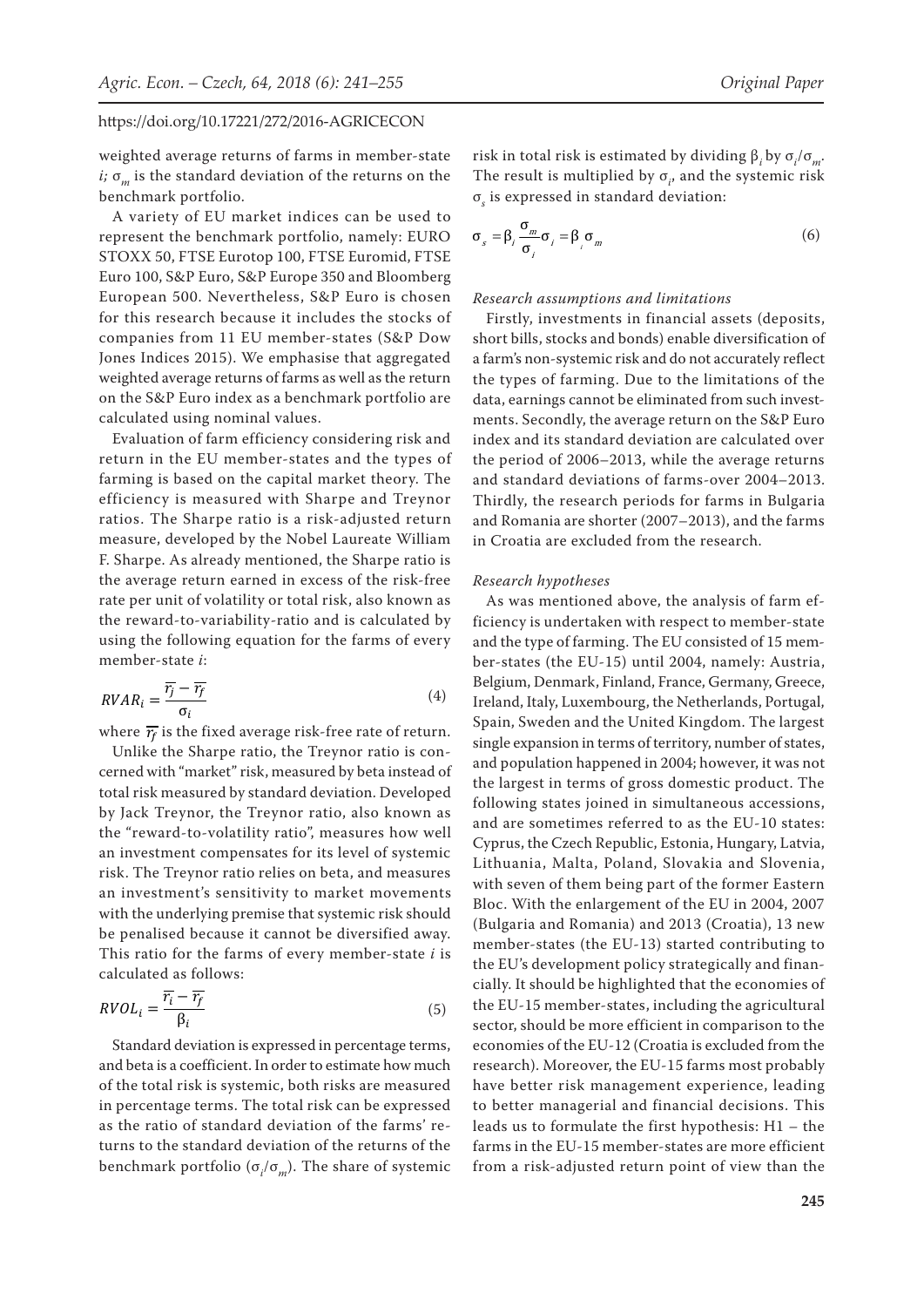farms in the EU-12. Furthermore, the EU-15 farms are probably more competitive and have stronger resistance to changes in macroeconomic factors. This presumption leads to the second hypothesis to be tested: H2 – the farms in the EU-15 member-states undertake less systemic risk as a proportion of total risk than the EU-12 farms.

The sensitivity of the revenue of agricultural producers to macroeconomic factors is relatively lower than that of other producers because farms are engaged in agricultural and food production, i.e., production of first-necessity goods. Furthermore, the agricultural sector is still more labour-intensive than other economic sectors. These factors underlie the third hypothesis: H3 – the farms in the EU member-states undertake relatively low systemic risk in comparison to the average systemic risk in the economy.

Financial support from the EU and national budgets consists of balance current subsidies and balance subsidies on investments. This leads to the question of whether the financial support under the CAP and national agricultural policies have the same impact on the efficiency of farms. To answer this question, a fourth hypothesis was tested: H4 – the efficiency of the farms in a risk-adjusted return analysis in the EU-15 member-states is less sensitive to financial support than in the EU-12.

In order to test all the four hypotheses, empirical research was carried out. The robustness of the results of the empirical research was assessed by performing the paired samples *t*-test with a level of significance of 10%<sup>2</sup> . The research results are provided in the following section.

# **RESEARCH RESULTS**

As was already mentioned in section Data and method, the efficiency of farms is measured and compared in two ways (with and without subsidies and taxes) as well as by member-state and type of farming.

The analysis of the data with subsidies and taxes revealed that during the research period the farms in the EU member-states earned 4.58% excess return per unit of total risk. The average return on Germany's ten-year maturity government bonds was 0.24%, the average return in the EU member-state farms was 8.49% and the total risk undertaken by farms –2.32%. All the data of average returns, standard deviations, Sharpe ratios, systemic risk (in betas and in standard deviation), Treynor ratios and share of systemic risk of the total risk of farms in the EU-15 and EU-12 are presented in Table 1 and Table 2, respectively. The data show that the efficiency of undertaking total

| No. | Member-state   | Average<br>return $(\%)$ | Standard<br>deviation (%) | Sharpe<br>ratio | Systemic<br>risk $(\beta)$ | Systemic<br>risk $(\sigma)$ | Treynor<br>ratio | Systemic risk<br>to total risk |
|-----|----------------|--------------------------|---------------------------|-----------------|----------------------------|-----------------------------|------------------|--------------------------------|
| 1   | Austria        | 8.06                     | 1.24                      | 6.30            | $-0.03$                    | $-0.82$                     | $-9.59$          | 0.66                           |
| 2   | Belgium        | 14.99                    | 2.77                      | 5.32            | 0.02                       | 0.56                        | 26.33            | 0.20                           |
| 3   | Denmark        | 1.46                     | 2.73                      | 0.45            | 0.05                       | 1.24                        | 0.98             | 0.45                           |
| 4   | Finland        | 9.12                     | 1.46                      | 6.08            | 0.02                       | 0.43                        | 20.88            | 0.29                           |
| 5   | France         | 18.16                    | 3.47                      | 5.16            | $-0.01$                    | $-0.32$                     | $-55.99$         | 0.09                           |
| 6   | Germany        | 7.73                     | 1.15                      | 6.52            | 0.01                       | 0.35                        | 21.58            | 0.30                           |
| 7   | Greece         | 16.87                    | 3.41                      | 4.87            | $-0.01$                    | $-0.22$                     | $-75.42$         | 0.06                           |
| 8   | Ireland        | 2.57                     | 0.54                      | 4.32            | 0.00                       | $-0.01$                     | $-464.41$        | 0.01                           |
| 9   | Italy          | 9.08                     | 1.56                      | 5.65            | $-0.01$                    | $-0.39$                     | $-22.80$         | 0.25                           |
| 10  | Luxembourg     | 5.43                     | 0.98                      | 5.27            | $-0.01$                    | $-0.19$                     | $-27.05$         | 0.19                           |
| 11  | Netherlands    | 4.16                     | 1.24                      | 3.16            | 0.02                       | 0.54                        | 7.28             | 0.43                           |
| 12  | Portugal       | 13.18                    | 0.92                      | 14.00           | $-0.02$                    | $-0.42$                     | $-30.83$         | 0.45                           |
| 13  | Spain          | 9.48                     | 1.69                      | 5.46            | 0.01                       | 0.39                        | 23.42            | 0.23                           |
| 14  | Sweden         | 4.41                     | 2.47                      | 1.69            | 0.00                       | $-0.13$                     | $-32.32$         | 0.05                           |
| 15  | United Kingdom | 5.23                     | 0.62                      | 8.03            | 0.00                       | $-0.11$                     | $-46.18$         | 0.17                           |
|     | EU-15 average  | 8.66                     | 1.75                      | 5.48            | 楽                          | 永                           | 28.62            | 0.26                           |

Table 1. Average return, risk and efficiency measures in the EU-15 Farms by Member States in 2004–2013

2 A low level of significance is chosen due to the small number of cases analysed (15 and 12 data points in each group, respectively).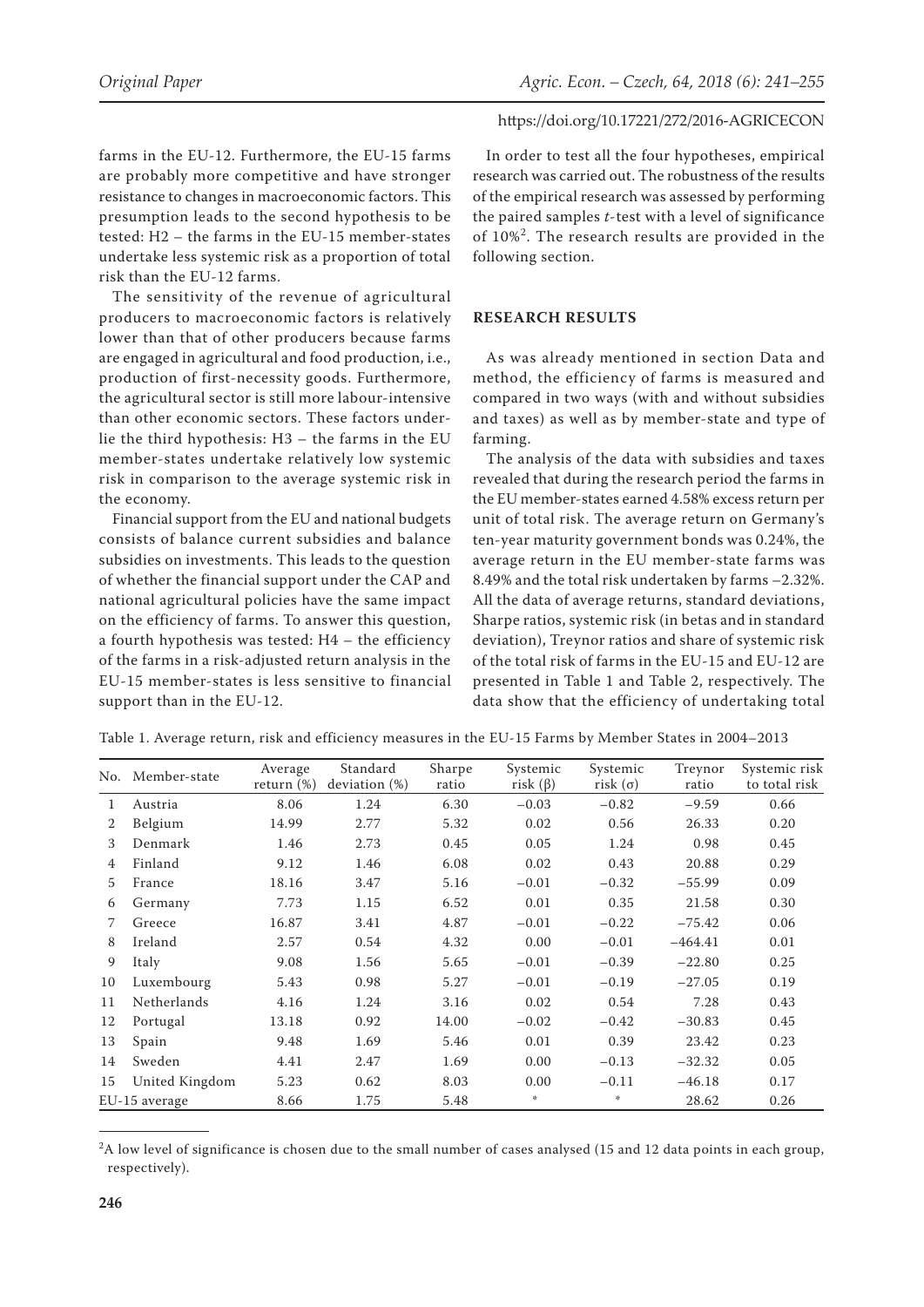risk in the EU-15 (5.48%) is significantly higher than in farms in the EU-12 (3.46%). It should be noted that the average returns of farms in the old and new member-states were very similar (8.66% and 8.27%, respectively), while the total risk undertaken by farms is significantly higher in the new member-states (1.75% and 3.02%, respectively). The results show that the farms in the EU-15 were more efficient from a risk-adjusted return point of view than the farms in the EU-12. The difference between the two groups of countries was statistically significant (*p-*value = 0.068), supporting H1. The main reason for the higher efficiency is assumed to be better risk management experience, leading to better managerial and financial decisions. The analysis of risk management tools used in the farms of the EU-15, and evaluation of their efficiency are questions for further research.

The highest excess returns per unit of total risk within the EU-15 member-states were earned by farms in Portugal (14.00%), the United Kingdom (8.03%), Germany (6.52%), Austria (6.30%), Finland (6.08%) and Italy (5.65%) with Sharpe ratios of farms in the aforementioned member-states exceeding the average Sharpe ratio of the EU-15. The lowest excess returns per unit of total risk were estimated to be in the farms of Denmark, Sweden and the Netherlands (0.45, 1.69 and 3.16, respectively). Among the EU-12 member-states the highest excess returns per unit of total risk were earned by farms in Lithuania (7.81%), the Czech Republic (5.45%), Estonia (4.73%), Poland (4.47%), Malta (4.29%) and Slovenia (3.85%).

It should be noted that during the research period only the farms in Slovakia exhibited a negative excess return per unit of total risk (–0.65%). The farms of this member-state were engaged in four types of farming with one of them (field crops) being profitable, and three (milk, mixed and other grazing livestock) being unprofitable. The average returns from the milk and mixed types of farming in Slovakia were –7.22% and –6.21%, respectively. The lowest positive Sharpe ratios were in the farms of Bulgaria (1.31%), Romania (1.38%) and Latvia (2.99%).

The data presented in Table 1 and Table 2 show that the average share of the total risk that is constituted by systemic risk in the EU-15 and the EU-12 farms is 0.26 and 0.23, respectively. It should be noted that the average proportion of systemic risk in the farms of the EU-15 member-states is slightly higher. This allows us to conclude that the resilience of the farms in the EU-15 member-states to macroeconomic changes might be the same, but that some farms are more capital-intensive. Moreover, financial risk could also be higher in the farms of the old member-states because the farmers are less risk averse.

The analysis of the proportion of total risk constituted by systemic risk revealed that the farms most exposed to systemic risk were in Austria (0.66), Denmark (0.45) and Portugal (0.45), and the least exposed – in Ireland (0.01), Sweden (0.05) and Greece (0.06). The highest exposure to systemic risk in the farms of the EU-12 member-states was found in Hungary (0.55) and Slovakia (0.50), and the lowest – in Lithuania (0.03), the Czech Republic (0.07) and Estonia (0.07). The results enabled testing and rejection of H2: the farms in the EU-15 member-states do not undertake less systemic risk as a proportion of total risk than the farms in the EU-12 (the difference between the two means was not statistically significant).

| Table 2. Average return, risk and efficiency measures in the EU-12 farms by member states in 2004–2013 |  |  |
|--------------------------------------------------------------------------------------------------------|--|--|
|--------------------------------------------------------------------------------------------------------|--|--|

| No. | Member-state   | Average<br>return $(\%)$ | Standard<br>deviation $(\%)$ | Sharpe<br>ratio | Systemic<br>risk $(\beta)$ | Systemic<br>risk $(\sigma)$ | Treynor<br>ratio | Systemic risk<br>to total risk |
|-----|----------------|--------------------------|------------------------------|-----------------|----------------------------|-----------------------------|------------------|--------------------------------|
| 1   | Bulgaria       | 7.67                     | 5.69                         | 1.31            | $-0.07$                    | $-1.80$                     | $-4.12$          | 0.32                           |
| 2   | Cyprus         | 4.32                     | 1.51                         | 2.70            | 0.02                       | 0.51                        | 8.03             | 0.34                           |
| 3   | Czech Republic | 7.38                     | 1.31                         | 5.45            | 0.00                       | 0.09                        | 81.28            | 0.07                           |
| 4   | Estonia        | 12.44                    | 2.58                         | 4.73            | 0.01                       | 0.18                        | 69.48            | 0.07                           |
| 5   | Hungary        | 10.27                    | 3.17                         | 3.17            | $-0.07$                    | $-1.73$                     | $-5.79$          | 0.55                           |
| 6   | Lithuania      | 18.69                    | 2.36                         | 7.81            | 0.00                       | $-0.06$                     | $-284.97$        | 0.03                           |
| 7   | Latvia         | 14.05                    | 4.62                         | 2.99            | 0.06                       | 1.64                        | 8.43             | 0.35                           |
| 8   | Malta          | 5.60                     | 1.25                         | 4.29            | 0.00                       | $-0.10$                     | $-54.44$         | 0.08                           |
| 9   | Poland         | 9.02                     | 1.97                         | 4.47            | $-0.01$                    | $-0.21$                     | $-41.11$         | 0.11                           |
| 10  | Romania        | 8.18                     | 5.74                         | 1.38            | $-0.03$                    | $-0.74$                     | $-10.80$         | 0.13                           |
| 11  | Slovakia       | $-2.97$                  | 4.92                         | $-0.65$         | $-0.09$                    | $-2.46$                     | 1.30             | 0.50                           |
| 12  | Slovenia       | 4.62                     | 1.14                         | 3.85            | $-0.01$                    | $-0.22$                     | $-19.56$         | 0.20                           |
|     | EU-12 average  | 8.27                     | 3.02                         | 3.46            | *                          | 楽                           | 27.43            | 0.23                           |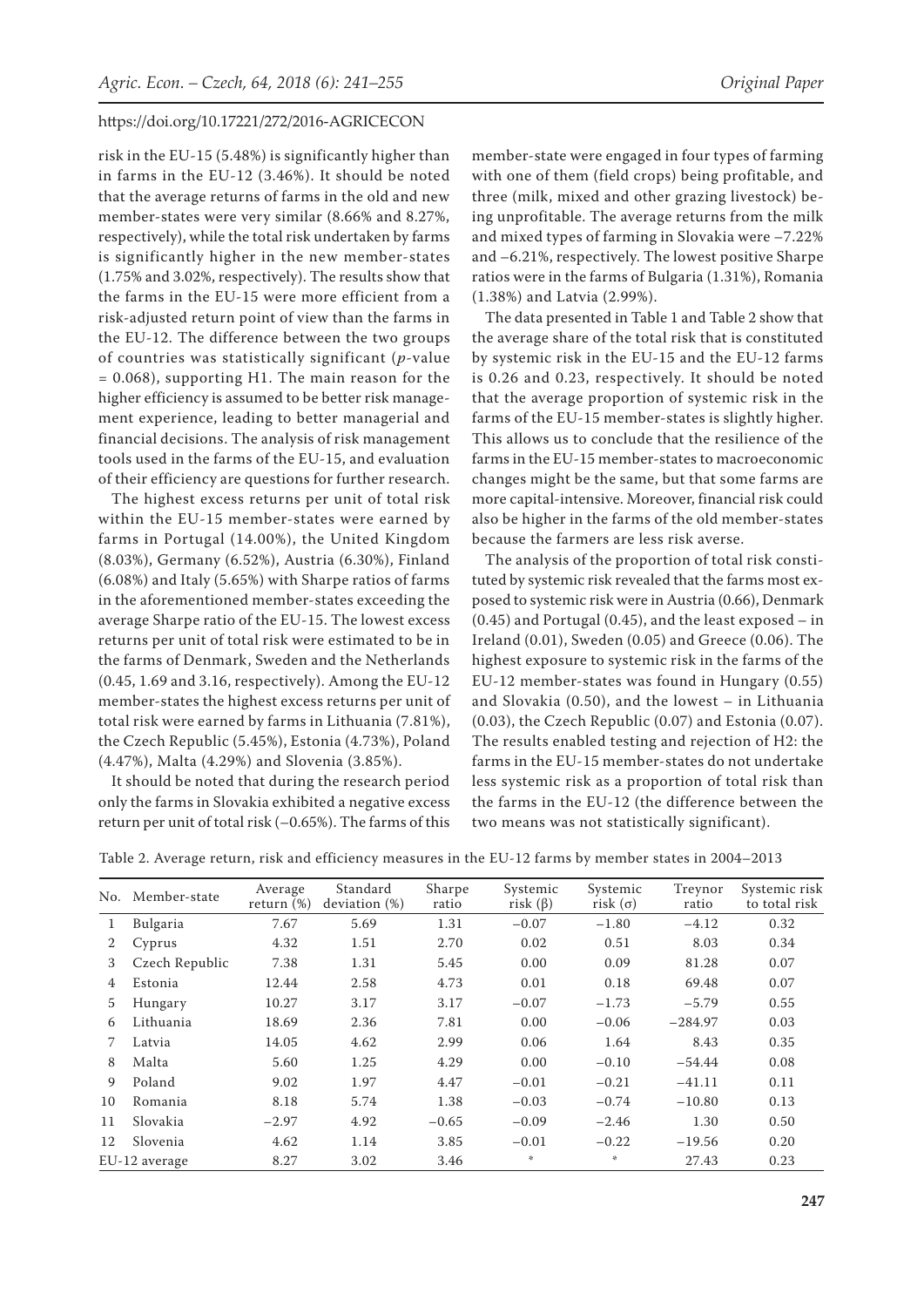According to Lumby (1994), " … not all risk can be diversified away. There is an underlying rump of non-diversifiable risk. Various studies have shown that about 65% of total risk can, on average, be diversified away with the remaining 35% of total risk being nondiversifiable". That means that 35% of total risk on average is systemic. Farm exposure to systemic risk is 24% on average. Based on the results of the analysis of the average systemic risk in the economy, reported in various studies and presented by Lumby (1994), we can conclude that the farms in the EU member-states undertake relatively low systemic risk. However, the farms in some member-states have very high exposure to systemic risk, i.e., the share of systemic risk as a proportion of total risk is higher than 35% in the farms of seven member-states and close to 35% in the farms of two member-states. Consequently, H3 – that farms in the EU member-states undertake relatively low systemic risk in comparison to the *t*-average systemic risk in the economy – is partly supported.

The proportion of total risk constituted by systemic risk shows how much of the risk is correlated with the market portfolio and cannot be eliminated through diversification. Usually, the correlations between the return of investments and the market portfolio are more or less positive, i.e., it is difficult to find negatively correlated investments. The main reason for this is the tracking of investment returns after the returns on a market portfolio: when the economy is slows down, the results of all investments are also decreasing, only at different paces. The pace mostly depends on how sensitive the revenues are to general economic activity and other macroeconomic factors. It should be noted that returns were negatively correlated with the S&P Euro market index in the farms of nine old member-states and eight new member-states. These results can aid investors in forming diversified investment portfolios.

In line with the aim of the paper and the data analysis implemented, excess returns per unit of systemic risk are further discussed. In order to compare Sharpe and Treynor ratios, the latter were measured in standard deviations. It should be noted that both beta coefficients and standard deviations as measures of systemic risk can be positive or negative depending on the correlation. Even though negative betas and standard deviations result in negative Treynor ratios, this does not necessarily mean inefficiency. As mentioned earlier, only the farms in Slovakia were inefficient from the Sharpe ratio point of view due to negative average return, which was also responsible

for the inefficiency of these farms when excess return per unit of systemic risk was measured. Treynor ratios are mostly influenced by systemic risk: the smaller the share of systemic risk in total risk, the higher the Treynor ratio and the larger the gap between Sharpe and Treynor ratios.

As was already discussed, the average share of systemic risk in total risk was slightly higher in the farms of the EU-15 member-states than in those of the EU-12 member-states. This similar exposure to systemic risk resulted in similar risk-adjusted returns: the average Treynor ratios for the farms of the old and new EU member-states were similar (28.62% and 27.67%, respectively). It should be noted that due to very low systemic risk, Treynor ratios for the farms of Ireland and Lithuania were excluded from the calculation of the average Treynor ratios as statistical outliers. Moreover, the negative standard deviations as measures of systemic risk were transformed into positive values when calculating average Treynor ratios in the EU-15 and the EU-12. With the exception of the aforementioned member-states, the highest excess returns per unit of systemic risk were earned by farms in the Czech Republic (81.28%), Greece (–75.42%), Estonia (69.48%), France (–55.99%) and Malta (–54.44%), while the lowest returns were earned by farms in Denmark (0.98%), Bulgaria (–4.12%), Hungary (–5.79%), the Netherlands (7.28%) and Latvia (8.43%). The analysis of systemic risk factors and the choice of appropriate risk management tools allow farmers to reduce their systemic risk and increase the efficiency of their farms.

The farms in the EU member-states were engaged in eight types of farming: field crops, horticulture, wine, other permanent crops, milk, other grazing livestock, granivores and mixed. Not all types of farming are practiced in each member-state. For example, the farmers of Luxembourg do not grow field crops, horticulture, other permanent crops and granivores; the farmers of Slovakia are not engaged in horticulture, wine, other permanent crops and granivores, and so on.

The data presented in Table 3 show that during the research period the farms raising other grazing livestock were the most efficient (13.86%) with the lowest excess return per unit of total risk (0.52%).

The least efficient farms in terms of total risk were those growing other permanent crops. Together with the field crops, this type of farming was exposed to the highest total risk (2.22% and 2.25%, respectively). The average efficiency of the farms by the type of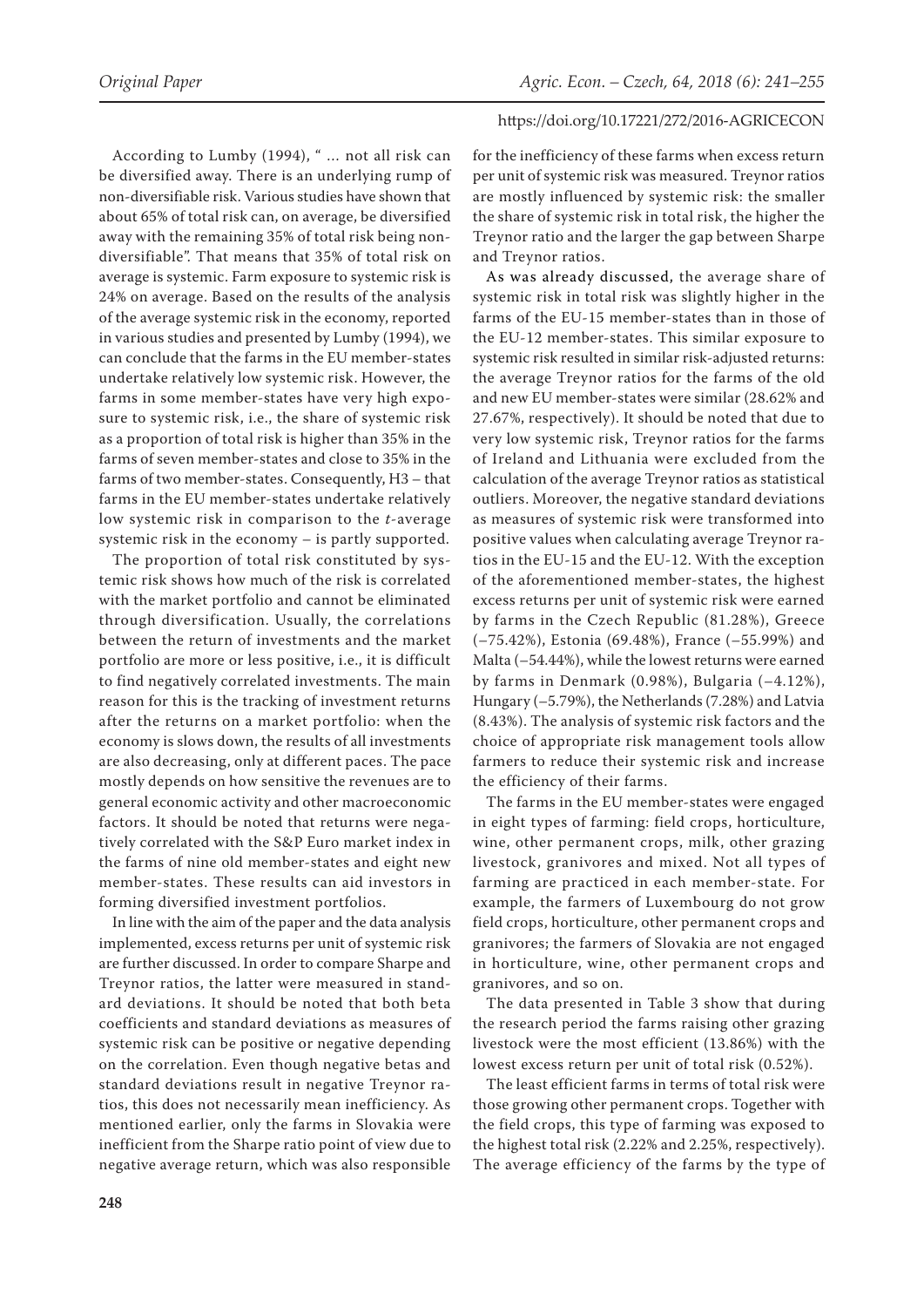|   | No. Type of farming     | Average | Standard<br>return $(\%)$ deviation $(\%)$ | Sharpe<br>ratio | Systemic<br>risk $(\beta)$ | Systemic<br>risk $(\sigma)$ | Treynor<br>ratio | Systemic risk<br>to total risk |
|---|-------------------------|---------|--------------------------------------------|-----------------|----------------------------|-----------------------------|------------------|--------------------------------|
| 1 | Fieldcrops              | 9.51    | 2.25                                       | 4.12            | $-0.03$                    | $-0.91$                     | $-10.17$         | 0.40                           |
| 2 | Horticulture            | 14.90   | 1.80                                       | 8.13            | 0.02                       | 0.57                        | 25.51            | 0.32                           |
| 3 | Wine                    | 7.92    | 0.83                                       | 9.30            | $-0.01$                    | $-0.36$                     | $-21.30$         | 0.44                           |
| 4 | Other permanent crops   | 8.56    | 2.22                                       | 3.75            | 0.01                       | 0.37                        | 22.38            | 0.17                           |
| 5 | Milk                    | 8.53    | 1.46                                       | 5.68            | $-0.02$                    | $-0.60$                     | $-13.92$         | 0.41                           |
| 6 | Other grazing livestock | 7.47    | 0.52                                       | 13.86           | 0.01                       | 0.19                        | 37.19            | 0.37                           |
| 7 | Granivores              | 8.34    | 1.34                                       | 6.05            | 0.03                       | 0.91                        | 8.94             | 0.68                           |
| 8 | Mixed                   | 6.77    | 1.14                                       | 5.76            | $-0.01$                    | $-0.19$                     | $-33.52$         | 0.17                           |
|   | EU average              | 9.00    | 1.44                                       | 7.08            | 崇                          | 崇                           | 21.62            | 0.37                           |

Table 3. Average return, risk and efficiency measures in the EU farms by types of farming in 2004–2013

farming in terms of total risk was 7.08%. The farms operating three types of farming-horticulture, wine and other grazing livestock – exceeded the average efficiency, and the rest were less efficient. The spread of Sharpe ratios by the type of farming (3.75–13.86%) was smaller when compared to the spread by the member-states (–0.65–14.00%), which can be attributed to the fact that all types of activities are influenced by the same risk factors.

The farmers growing other permanent crops and those operating mixed farms had the lowest relative exposure to systemic risk (systemic risk to total risk ratio was only 0.17) while the farmers raising granivores undertook the highest systemic risk (0.68). The highest efficiency measured by the Sharpe ratio during the research period was reached by the farmers

engaged in other grazing livestock and mixed farms. The share of systemic risk in total risk on average was relatively high (0.37), and was strongly influenced by the systemic risk in granivores. Very high relative exposure to systemic risk may be related to a high level of capital investments, size of the farms and farming overheads as well as changes in the food consumption structure.

The results of the analysis presented in Table 4 and Table 5 enable us to conclude that the average Sharpe ratios of EU-15 member-state farms were higher than those of the EU-12 for all types of farming. Average excess returns per unit of total risk were most similar between the old and the new memberstates in milk production (4.69% and 4.24%), while the biggest gap was between the Sharpe ratios in

|                                                 |                  | Types of farming |                         |      |                      |      |                               |            |         |  |  |  |  |
|-------------------------------------------------|------------------|------------------|-------------------------|------|----------------------|------|-------------------------------|------------|---------|--|--|--|--|
| 1<br>2<br>3<br>4<br>5<br>6<br>7<br>8<br>9<br>10 | No. Member-state |                  | fieldcrops horticulture | wine | other perm.<br>crops | milk | other<br>grazing<br>livestock | granivores | mixed   |  |  |  |  |
|                                                 | Austria          | 4.80             | 0.00                    | 3.49 | 2.91                 | 6.77 | 6.41                          | 7.74       | 6.00    |  |  |  |  |
|                                                 | Belgium          | 4.39             | 4.88                    | 0.00 | 2.39                 | 4.71 | 4.26                          | 2.58       | 5.14    |  |  |  |  |
|                                                 | Denmark          | 0.82             | 3.93                    | 0.00 | 0.36                 | 0.29 | $-0.64$                       | $-0.18$    | $-0.18$ |  |  |  |  |
|                                                 | Finland          | 1.80             | 4.40                    | 0.00 | 0.00                 | 8.39 | 3.71                          | 3.06       | 3.35    |  |  |  |  |
|                                                 | France           | 2.63             | 5.51                    | 6.72 | 2.67                 | 4.64 | 5.14                          | 3.96       | 3.51    |  |  |  |  |
|                                                 | Germany          | 2.98             | 7.95                    | 7.14 | 2.84                 | 3.68 | 5.11                          | 2.54       | 2.73    |  |  |  |  |
|                                                 | Greece           | 4.98             | 2.77                    | 6.69 | 4.23                 | 0.44 | 5.85                          | 0.52       | 5.20    |  |  |  |  |
|                                                 | Ireland          | 2.42             | 0.00                    | 0.00 | 0.00                 | 4.48 | 4.04                          | 0.00       | 2.97    |  |  |  |  |
|                                                 | Italy            | 6.24             | 3.04                    | 6.00 | 9.56                 | 7.15 | 8.34                          | 4.25       | 6.50    |  |  |  |  |
|                                                 | Luxembourg       | 0.00             | 0.00                    | 5.33 | 0.00                 | 3.89 | 2.50                          | 0.00       | 2.16    |  |  |  |  |
| 11                                              | Netherlands      | 2.29             | 2.13                    | 0.00 | 2.10                 | 2.61 | 1.28                          | 0.89       | 3.42    |  |  |  |  |
| 12                                              | Portugal         | 3.68             | 8.33                    | 4.49 | 2.75                 | 9.55 | 4.03                          | 2.02       | 6.19    |  |  |  |  |
| 13                                              | Spain            | 4.11             | 2.16                    | 5.10 | 3.91                 | 5.25 | 5.27                          | 6.72       | 4.53    |  |  |  |  |
| 14                                              | Sweden           | 1.32             | 1.31                    | 0.00 | 0.00                 | 2.39 | 1.27                          | 0.70       | 0.15    |  |  |  |  |
| 15                                              | United Kingdom   | 2.43             | 2.90                    | 0.00 | 0.72                 | 6.06 | 4.03                          | 2.63       | 4.40    |  |  |  |  |
|                                                 | EU-15 average    | 3.21             | 4.11                    | 5.62 | 3.13                 | 4.69 | 4.04                          | 2.88       | 3.74    |  |  |  |  |

Table 4. Average sharpe ratios in the EU-15 farms by member-states and types of farming in 2004–2013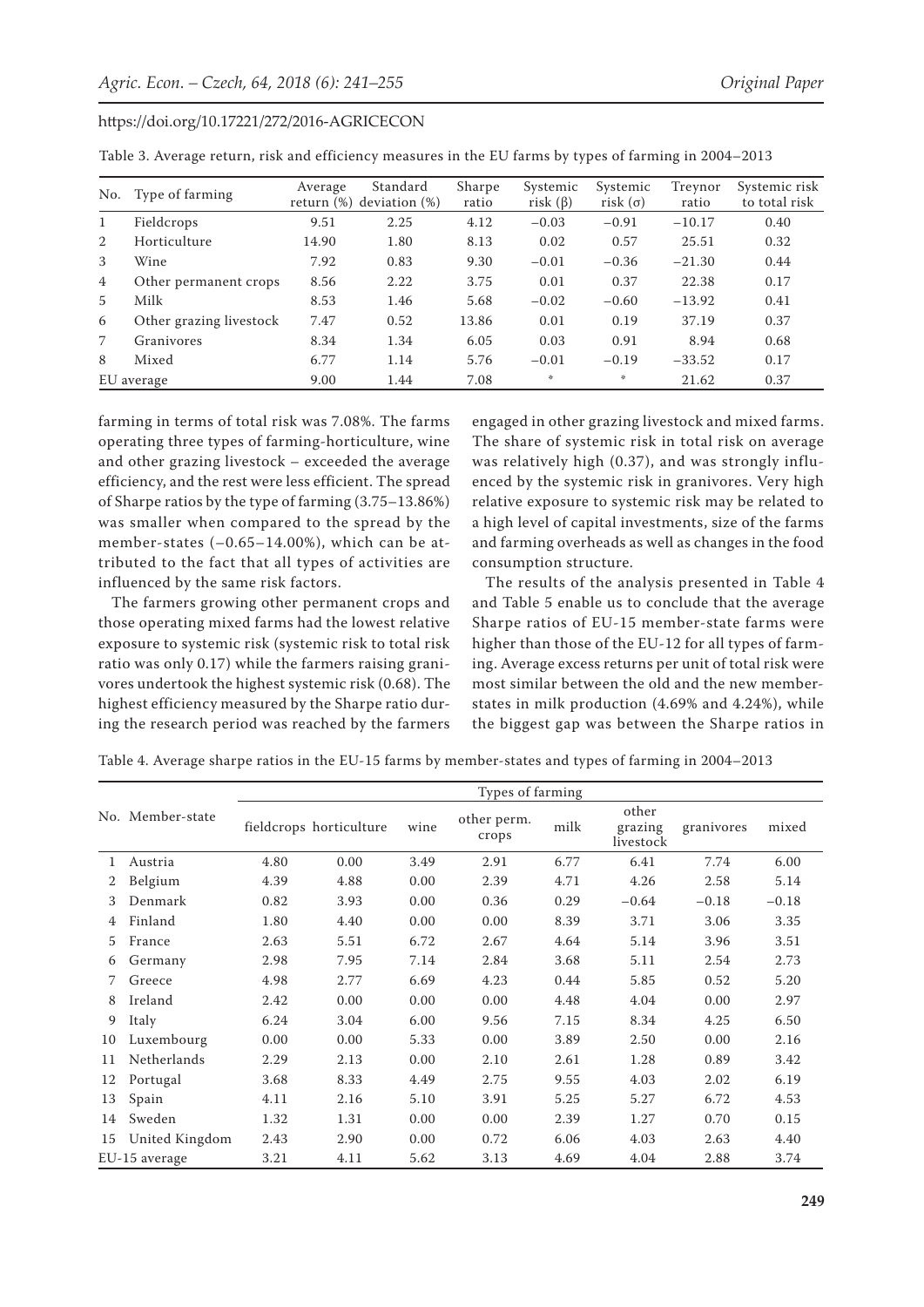|    |                  | Types of farming |                         |      |                      |         |                               |            |         |  |  |  |
|----|------------------|------------------|-------------------------|------|----------------------|---------|-------------------------------|------------|---------|--|--|--|
|    | No. Member-state |                  | fieldcrops horticulture | wine | other perm.<br>crops | milk    | other<br>grazing<br>livestock | granivores | mixed   |  |  |  |
|    | Bulgaria         | 3.67             | 0.46                    | 0.03 | 1.67                 | 5.89    | 4.72                          | 1.32       | 4.51    |  |  |  |
| 2  | Cyprus           | 2.07             | 0.00                    | 0.68 | 2.71                 | 0.00    | 3.42                          | $-0.22$    | 0.29    |  |  |  |
| 3  | Czech Republic   | 2.48             | 3.04                    | 2.29 | 1.73                 | 3.27    | 5.15                          | $-0.06$    | 1.59    |  |  |  |
| 4  | Estonia          | 2.99             | 2.67                    | 0.00 | 0.00                 | 2.85    | 4.20                          | 1.81       | 3.37    |  |  |  |
| 5  | Hungary          | 3.11             | 2.39                    | 1.52 | 0.88                 | 2.65    | 2.46                          | 1.98       | 2.51    |  |  |  |
| 6  | Lithuania        | 4.19             | 5.99                    | 0.00 | 1.90                 | 12.70   | 1.61                          | 1.36       | 4.84    |  |  |  |
| 7  | Latvia           | 2.73             | 0.33                    | 0.00 | 0.68                 | 3.07    | 1.91                          | 1.16       | 3.42    |  |  |  |
| 8  | Malta            | 4.40             | 3.93                    | 0.00 | 0.00                 | 2.90    | 0.63                          | 0.75       | 1.52    |  |  |  |
| 9  | Poland           | 2.64             | 7.72                    | 0.00 | 2.53                 | 3.34    | 2.85                          | 8.31       | 3.25    |  |  |  |
| 10 | Romania          | 3.22             | 0.54                    | 1.06 | 3.40                 | 4.97    | 6.06                          | 4.24       | 4.88    |  |  |  |
| 11 | Slovakia         | 0.17             | 0.00                    | 0.00 | 0.00                 | $-1.46$ | $-0.09$                       | 0.00       | $-0.90$ |  |  |  |
| 12 | Slovenia         | 1.49             | 0.00                    | 1.65 | 2.00                 | 6.51    | 1.19                          | 2.05       | 1.98    |  |  |  |
|    | EU-12 average    | 2.76             | 3.01                    | 1.20 | 1.94                 | 4.24    | 2.84                          | 2.06       | 2.92    |  |  |  |

Table 5. Average Sharpe ratios in the EU-12 farms by member states and types of farming in 2004–2013

wine production (5.62% and 1.20%). Once again, the risk analysis showed that farms in all the new EU member-states experience higher total risk in wine production compared to farms in the old EU member-states. Furthermore, the average returns on this type of farming were also higher for the farms of the old EU member-states.

The most efficient farms for field crops were estimated to be in Italy, Austria and Belgium, while the least efficient – in Slovakia, Denmark and Sweden. The best results in horticulture were achieved by the farms in Portugal, France and Belgium, and the worst – in Latvia, Romania and Bulgaria. The leaders in wine production were the German farmers, while Bulgarian farmers lagged most behind. The highest efficiencies for other permanent crops, other grazing livestock and mixed farms were achieved by the farmers in Italy, and the lowest – in Denmark (other permanent crops and other grazing livestock) and Slovakia (mixed). The farms in Portugal were the most efficient in milk production, with farms in Slovakia being the least efficient. The highest excess return per unit of total risk in granivores was earned by the farmers in Austria, and the lowest – in Cyprus. The farms in four EU member-states were found to be inefficient dependent on the type of farming: Denmark (other grazing livestock, granivores and mixed), Slovakia (milk, other grazing livestock and mixed), Cyprus and the Czech Republic (granivores).

The return and efficiency of farms strongly depend on the subsidies farm net income or farm net value added. According to Matthews (2014), farm net income is a better indicator of the income remaining with the farm family after payment for the external factors of production. Investment subsidies are added to agricultural value in order to arrive at the farm net income concept. To determine the importance of subsidies in supporting farm family income, we must also include investment subsidies as well as current subsidies. During the research period, the importance of balance current subsidies for farm net income was much greater (92.1%) than the balance subsidies for investments (5.3%). The data presented in Figure 1 show that in the EU-27 farms total subsidies were almost equal to farm net income (97.3%). The biggest reliance on total subsidies was in farms in Slovakia where corporate farming is much more important than elsewhere in the EU (average farm net income was hugely negative). In Danish, Finish, Czech and Swedish farms total subsidies vastly exceeded farm net income (more than 3, 2.2, 1.9 and 1.6 times higher, respectively).

Total subsidies slightly exceeded net income in some EU member-state farms: in Latvian farms – 117.2%, in Luxembourgish farms – 116.0% and in Estonian farms – 106.4%. On the other hand, the farms in other EU member-states were much less dependent on total subsidies; total subsidies to farm net income ratios were the smallest in the following countries: Italy – 13.85%, Netherlands – 25.6%, Belgium and Spain – 30.7%, Greece – 35.1%, Poland – 36.4% and Romania – 39.3%.

Financial support influences efficiency measures through various variables. As has already been mentioned, this support consists of balance current subsi-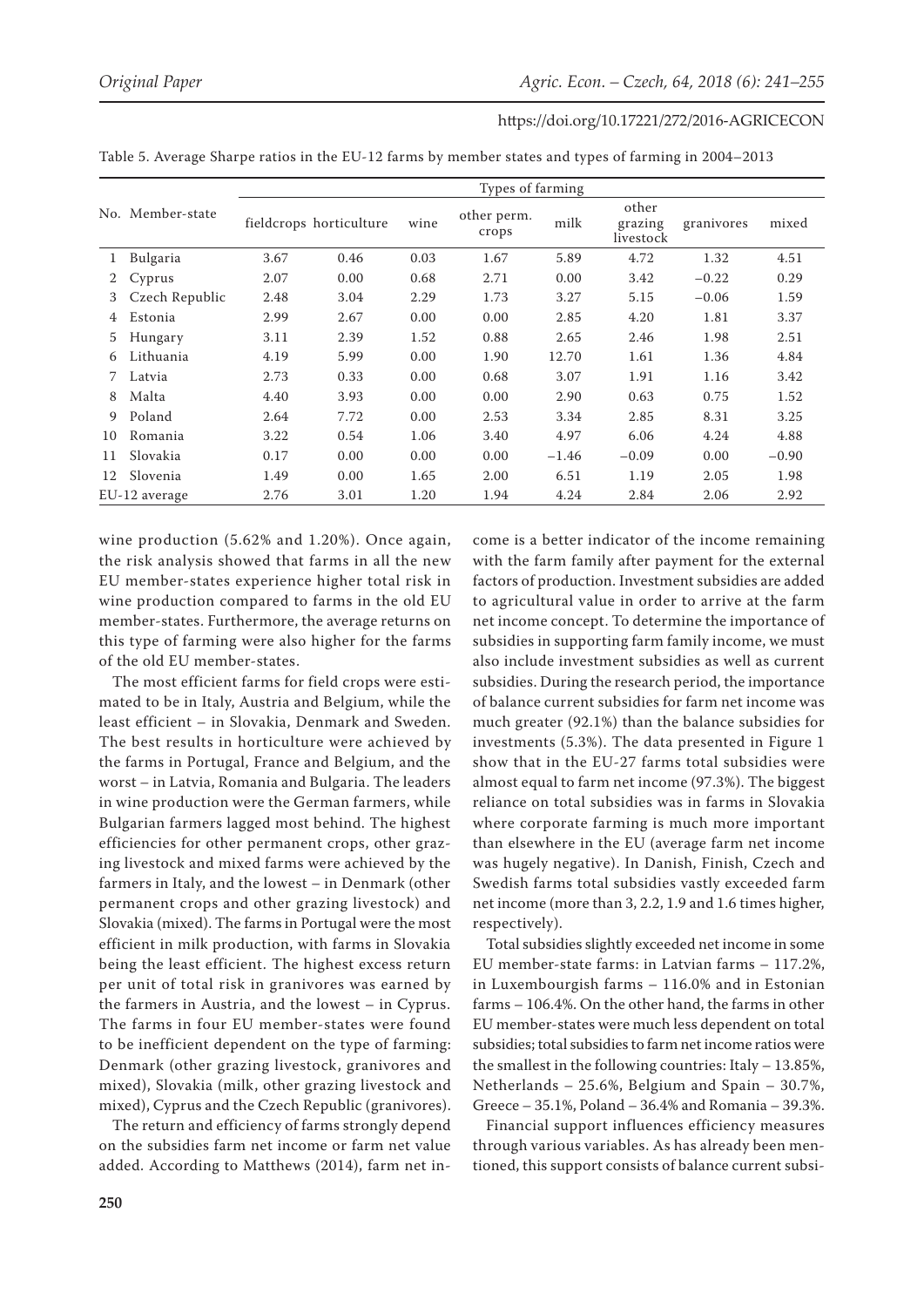https://doi.org/10.17221/272/2016-AGRICECON



Figure 1. Average total subsidies to farm net income in EU-27 in 2004–2013 (%)

dies (direct and input subsidy payments) and balance subsidies on investments (investment support). The balance current subsidies enhance the net income and return in the EU farms as well as reduce-enhance the volatility of returns and influence the efficiency through the numerator and denominator of the Sharpe and Treynor ratios. The balance subsidies on investments additionally influence farm returns by enhancing net worth and reducing returns.

The data presented in Tables 6 and 7 show that the average returns, standard deviations and Sharpe ratios exhibited similar levels of sensitivity to total subsidies in farms of the EU-15 and the EU-12 member-states during the research period.

After eliminating FADN items "Balance current subsidies & taxes" and "Balance subsidies & taxes on investments", the average return in the EU-15 and the EU-12 farms decreased to 79.5% and 77.2%, respectively. It should be noted that Slovakia was excluded from this calculation as a statistical outlier. Even after eliminating financial support, the total risk in the EU-15 farms was significantly greater (5.2%) in comparison with the EU-12 farms (0.1%), while the sensitivity of excess returns per unit of total risk remained similar (Sharpe ratios decreased to 83.8% and 72.7%, respectively). It should be noted that financial support does not always function as the "amortization" of the farm net income fluctuations:

Table 6. Changes in average returns, standard deviations and Sharpe ratios in the EU-15 farms after eliminating total subsidies in 2004–2013

|    |                  | With total subsidies        |                                 |                 |                             | Without total subsidies         |                 |                          | Change (%)                      |                 |  |
|----|------------------|-----------------------------|---------------------------------|-----------------|-----------------------------|---------------------------------|-----------------|--------------------------|---------------------------------|-----------------|--|
|    | No. Member state | average<br>return<br>$(\%)$ | standard<br>deviation<br>$(\%)$ | Sharpe<br>ratio | average<br>return<br>$(\%)$ | standard<br>deviation<br>$(\%)$ | Sharpe<br>ratio | average<br>return<br>(%) | standard<br>deviation<br>$(\%)$ | Sharpe<br>ratio |  |
| 1  | Austria          | 8.06                        | 1.24                            | 6.30            | 2.76                        | 1.45                            | 1.74            | $-65.8$                  | 16.8                            | $-72.4$         |  |
| 2  | Belgium          | 14.99                       | 2.77                            | 5.32            | 10.61                       | 2.70                            | 3.84            | $-29.2$                  | $-2.7$                          | $-27.7$         |  |
| 3  | Denmark          | 1.46                        | 2.73                            | 0.45            | $-1.74$                     | 2.51                            | $-0.79$         | $-219.1$                 | $-8.2$                          | $-276.6$        |  |
| 4  | Finland          | 9.12                        | 1.46                            | 6.08            | $-10.22$                    | 1.70                            | $-6.15$         | $-212.0$                 | 16.5                            | $-201.1$        |  |
| 5  | France           | 18.16                       | 3.47                            | 5.16            | 6.45                        | 3.64                            | 1.71            | $-64.5$                  | 4.7                             | $-66.9$         |  |
| 6  | Germany          | 7.73                        | 1.15                            | 6.52            | 3.76                        | 1.15                            | 3.05            | $-51.4$                  | 0.3                             | $-53.2$         |  |
| 7  | Greece           | 16.87                       | 3.41                            | 4.87            | 10.55                       | 2.63                            | 3.92            | $-37.4$                  | $-23.0$                         | $-19.5$         |  |
| 8  | Ireland          | 2.57                        | 0.54                            | 4.32            | 0.49                        | 0.51                            | 0.50            | $-80.7$                  | $-5.9$                          | $-88.4$         |  |
| 9  | Italy            | 9.08                        | 1.56                            | 5.65            | 7.65                        | 1.38                            | 5.38            | $-15.7$                  | $-11.8$                         | $-4.9$          |  |
| 10 | Luxembourg       | 5.43                        | 0.98                            | 5.27            | $-0.41$                     | 1.01                            | $-0.65$         | $-107.6$                 | 2.2                             | $-112.3$        |  |
| 11 | Netherlands      | 4.16                        | 1.24                            | 3.16            | 3.18                        | 1.29                            | 2.29            | $-23.6$                  | 3.5                             | $-27.6$         |  |
| 12 | Portugal         | 13.18                       | 0.92                            | 14.00           | 6.96                        | 1.10                            | 6.12            | $-47.2$                  | 19.0                            | $-56.3$         |  |
| 13 | Spain            | 9.48                        | 1.69                            | 5.46            | 6.53                        | 1.80                            | 3.50            | $-31.1$                  | 6.1                             | $-35.8$         |  |
| 14 | Sweden           | 4.41                        | 2.47                            | 1.69            | $-2.40$                     | 3.19                            | $-0.83$         | $-154.5$                 | 29.6                            | $-148.9$        |  |
| 15 | United Kingdom   | 5.23                        | 0.62                            | 8.03            | 2.48                        | 0.82                            | 2.75            | $-52.6$                  | 31.2                            | $-65.8$         |  |
|    | EU-15 average    | 8.66                        | 1.75                            | 5.48            | 3.11                        | 1.79                            | 1.76            | $-79.5$                  | 5.2                             | $-83.8$         |  |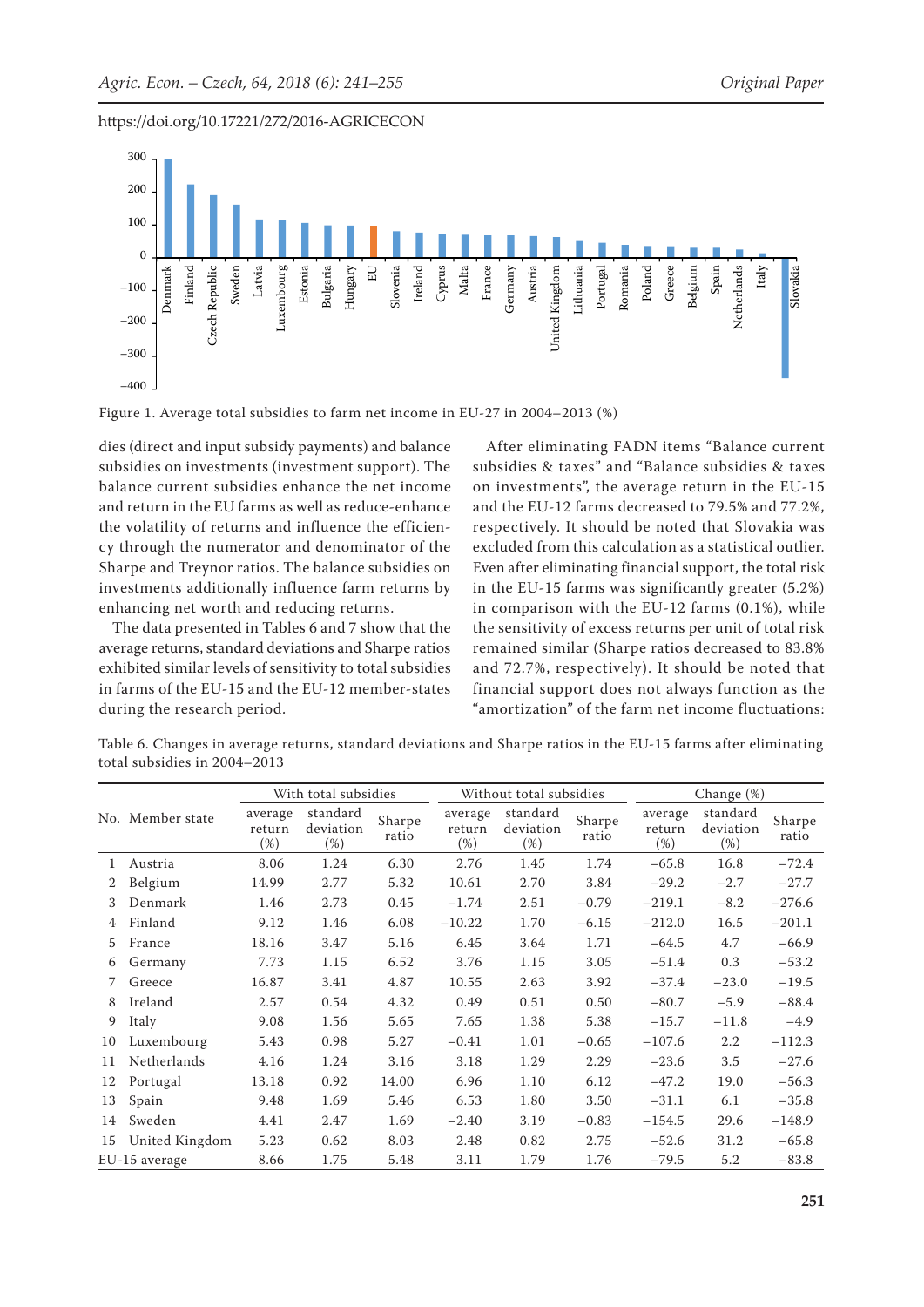Table 7. Changes in average returns, standard deviations and Sharpe ratios in the EU-12 farms after eliminating total subsidies in 2004–2013

|    |                  |                             | With total subsidies          |                 |                             | Without total subsidies         |                 | Change $(\%)$            |                              |                 |
|----|------------------|-----------------------------|-------------------------------|-----------------|-----------------------------|---------------------------------|-----------------|--------------------------|------------------------------|-----------------|
|    | No. Member state | average<br>return<br>$(\%)$ | standard<br>deviation<br>(% ) | Sharpe<br>ratio | average<br>return<br>$(\%)$ | standard<br>deviation<br>$(\%)$ | Sharpe<br>ratio | average<br>return<br>(%) | standard<br>deviation<br>(%) | Sharpe<br>ratio |
| 1  | Bulgaria         | 7.67                        | 5.69                          | 1.31            | 2.22                        | 2.36                            | 0.84            | $-71.0$                  | $-58.5$                      | $-35.7$         |
| 2  | Cyprus           | 4.32                        | 1.51                          | 2.70            | 1.03                        | 1.29                            | 0.61            | $-76.2$                  | $-14.7$                      | $-77.3$         |
| 3  | Czech Republic   | 7.38                        | 1.31                          | 5.45            | $-1.78$                     | 2.01                            | $-1.01$         | $-124.2$                 | 53.8                         | $-118.5$        |
| 4  | Estonia          | 12.44                       | 2.58                          | 4.73            | $-0.86$                     | 3.61                            | $-0.30$         | $-106.9$                 | 40.0                         | $-106.4$        |
| 5  | Hungary          | 10.27                       | 3.17                          | 3.17            | 0.83                        | 2.57                            | 0.23            | $-92.0$                  | $-18.9$                      | $-92.8$         |
| 6  | Lithuania        | 18.69                       | 2.36                          | 7.81            | 8.35                        | 2.95                            | 2.75            | $-55.3$                  | 24.6                         | $-64.7$         |
| 7  | Latvia           | 14.05                       | 4.62                          | 2.99            | $-2.86$                     | 4.84                            | $-0.64$         | $-120.3$                 | 4.6                          | $-121.4$        |
| 8  | Malta            | 5.60                        | 1.25                          | 4.29            | 2.62                        | 1.13                            | 2.10            | $-53.3$                  | $-9.3$                       | $-51.2$         |
| 9  | Poland           | 9.02                        | 1.97                          | 4.47            | 5.78                        | 1.98                            | 2.81            | $-35.9$                  | 0.5                          | $-37.2$         |
| 10 | Romania          | 8.18                        | 5.74                          | 1.38            | 5.45                        | 4.08                            | 1.28            | $-33.4$                  | $-29.0$                      | $-7.7$          |
| 11 | Slovakia         | $-2.97$                     | 4.92                          | $-0.65$         | $-21.97$                    | 12.64                           | $-1.76$         | $-640.1$                 | 156.8                        | 169.5           |
| 12 | Slovenia         | 4.62                        | 1.14                          | 3.85            | 0.88                        | 1.23                            | 0.52            | $-80.9$                  | 8.2                          | $-86.4$         |
|    | EU-12 average    | 8.27                        | 3.02                          | 3.46            | $-0.03$                     | 3.39                            | 0.62            | $-77.2$                  | 0.1                          | $-72.7$         |

the risk decreased in the farms of 10 member-states and increased in 17.

The biggest reliance on financial support (Sharpe ratios became negative after eliminating total subsidies) was found for the farms in Finland (–6.15%), the Czech Republic (–1.01%), Sweden (–0.83%), Denmark (–0.79%), Luxembourg (–0.65%), Latvia (–0.64%) and Estonia (–0.30%); in Slovakia, meanwhile, farmers operated inefficiently even taking into account all types of subsidies. The least sensitive to financial support were the farmers in Italy and Romania: Sharpe ratios decreased to 4.9% and 7.7%, respectively. After comparing the results of both groups of member-states, the difference between the two means was found to be statistically insignificant and enabled rejection of H4: the efficiency of the farms as determined in a risk-adjusted return analysis in the EU-15 memberstates is not less sensitive to financial support than the efficiency of the EU-12 farms.

The farmers engaging in other grazing livestock and mixed farm activities were highly reliant on financial support (Table 8). The average Sharpe ratios for these types of farming became negative after the elimination of total subsidies (–3.07% and –0.76%, respectively). In contrast, the most resilient types of farming were horticulture and other permanent crops, which exhibited the smallest decreases in excess return per unit of total risk (approximately 25% in both types of farming).

After the implementation of the analysis, the question remains of how policy-makers will design the future CAP and how it will influence the efficiency

Table 8. Changes in average returns, standard deviations and Sharpe ratios in the EU farms by types of farming after eliminating total subsidies in 2004–2013

|                |                         |                          | With total subsidies            |                 |                           | Without total subsidies      |                 |                          | Change $(\%)$                |                 |
|----------------|-------------------------|--------------------------|---------------------------------|-----------------|---------------------------|------------------------------|-----------------|--------------------------|------------------------------|-----------------|
|                | No. Type of farming     | average<br>return<br>(%) | standard<br>deviation<br>$(\%)$ | Sharpe<br>ratio | average<br>return<br>(% ) | standard<br>deviation<br>(%) | Sharpe<br>ratio | average<br>return<br>(%) | standard<br>deviation<br>(%) | Sharpe<br>ratio |
| $\mathbf{1}$   | Fieldcrops              | 9.51                     | 2.25                            | 4.12            | 0.55                      | 2.60                         | 0.12            | $-94.2$                  | 15.6                         | $-97.1$         |
| 2              | Horticulture            | 14.90                    | 1.80                            | 8.13            | 11.66                     | 1.87                         | 6.10            | $-21.8$                  | 3.8                          | $-24.9$         |
| 3              | Wine                    | 7.92                     | 0.83                            | 9.30            | 5.36                      | 1.03                         | 4.98            | $-32.3$                  | 24.6                         | $-46.5$         |
| $4\phantom{1}$ | Other permanent crops   | 8.56                     | 2.22                            | 3.75            | 4.82                      | 1.62                         | 2.83            | $-43.7$                  | $-27.1$                      | $-24.6$         |
| 5              | Milk                    | 8.53                     | 1.46                            | 5.68            | 0.40                      | 1.92                         | 0.08            | $-95.3$                  | 31.5                         | $-98.5$         |
| 6              | Other grazing livestock | 7.47                     | 0.52                            | 13.86           | $-2.79$                   | 0.99                         | $-3.07$         | $-137.3$                 | 89.1                         | $-122.1$        |
| 7              | Granivores              | 8.34                     | 1.34                            | 6.05            | 4.07                      | 1.30                         | 2.95            | $-51.3$                  | $-3.0$                       | $-51.3$         |
| 8              | Mixed                   | 6.77                     | 1.14                            | 5.76            | $-0.85$                   | 1.43                         | $-0.76$         | $-112.5$                 | 25.6                         | $-113.3$        |
|                | EU average              | 9.00                     | 1.44                            | 7.08            | 2.90                      | 1.59                         | 1.65            | $-73.6$                  | 20.0                         | $-72.3$         |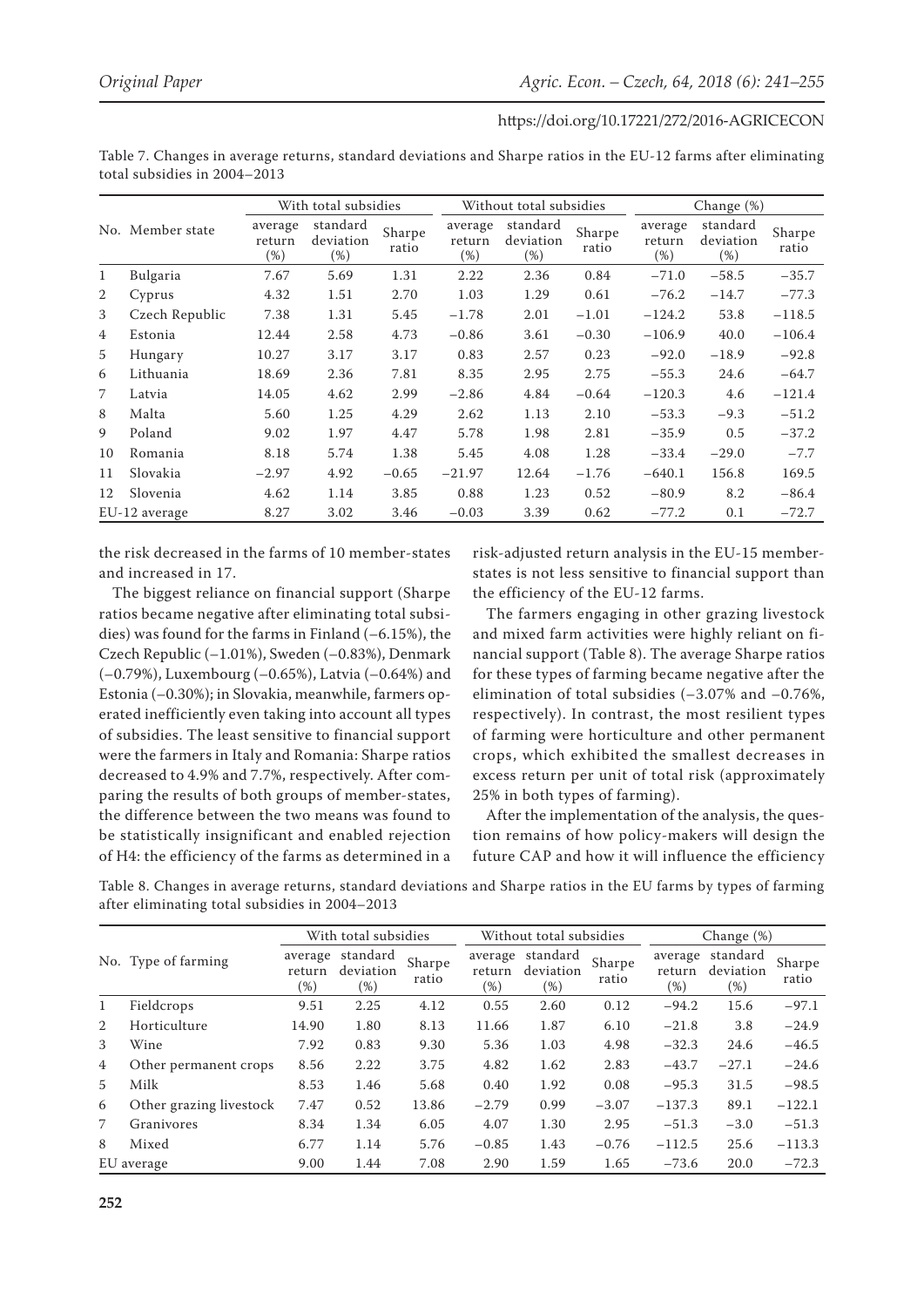of farms from a risk-adjusted return point of view. As Matthews (2014) stated when identifying the difference between support and subsidies, the idea of a subsidy implies that there is a benefit to farmers. Emphasising that support covers all transfers to farmers, the author states that, "… in some cases, it is possible to argue that, in transferring money to farmers, the public sector is purchasing a range of services of wider value to society. Thus, there is a non-market transaction rather than a subsidy in which farmers receive payment in return for providing non-monetary benefits to the public at large."

#### **CONCLUSIONS**

The dependence on nature, climate and biological factors makes agricultural business risky. Farmers, as do other investors, try to make rational decisions: to reduce risk and to increase return. Consequently, risk factors, diversification and risk reduction tools alter risk and returns, raising the question of whether farms are efficient from a risk-adjusted return point of view in the long-run. The results of the previous research have revealed farms in the new EU member-states to be less efficient compared to the farms in the old EU member-states. Moreover, the development and implementation of the CAP in the EU, the relative importance of both direct payments and investment support for farms net value added or net income and the sensitivity of farm efficiency to subsidy payments are all issues which are being subjected to increasing debate. This research was dedicated to answer these questions.

We implemented a risk-adjusted return approach in EU-27 farms, dividing them into the new and old member-states, as well as on the basis of the type of farming. The efficiency of the farms was estimated by calculating the Sharpe and Treynor ratios, commonly used for investment evaluation and comparison.

The results of risk-adjusted return analysis revealed the farms in the EU-15 to be more efficient relative to the farms in the EU-12 in 2004–2013. We expect that these results are due greater risk management experience, leading to better managerial and financial decisions. The highest excess returns per unit of total risk within the EU-15 member-states were earned by farms in Portugal, United Kingdom, Germany, Austria and Finland with the Sharpe ratios in these farms exceeding the average Sharpe ratio in the EU-15. The lowest excess returns per unit of

total risk were estimated for the farms of Denmark, Sweden and the Netherlands. Among the EU-12 member-states, the highest excess returns per unit of total risk were earned by the farms in Lithuania, the Czech Republic, Estonia and Poland, and the lowest Sharpe ratios were estimated in the farms of Bulgaria, Romania and Latvia. Only the farms in Slovakia earned a negative excess return per unit of total risk during the research period.

The analysis of the exposure of farms to systemic risk revealed that on average the farms in the EU member-states undertake relatively low systemic risk. This allows us to concluding that the revenue of agricultural producers is relatively less sensitive to macroeconomic factors than that of other producers because farms are engaged in production of first-necessity goods. Furthermore, the agricultural sector remains more labour-intensive than other economic sectors.

During the research period, EU farms were engaged in eight types of farming: field crops, horticulture, wine, other permanent crops, milk, other grazing livestock, granivores and mixed. The analysis revealed that the farms engaged in raising other grazing livestock were the most efficient, while those growing other permanent crops were the least efficient. The most efficient farms in field crops were the farms in Italy, Austria and Belgium, while the least efficient farms were in Slovakia, Denmark and Sweden. The best results in horticulture were achieved by the farms in Portugal, France and Belgium, and the worst – in Latvia, Romania and Bulgaria. The leaders in wine production were the German farms, with the Bulgarian farmers lagging furthest behind. The highest efficiency in other permanent crops, other grazing livestock and mixed farms was achieved by Italian farmers, and the lowest – by Danish (other permanent crops and other grazing livestock) and Slovakian (mixed) farmers. The farms in Portugal were the most efficient in milk production, while the least efficient were the farms in Slovakia. The highest excess return per unit of total risk in granivores was earned by the farmers in Austria, and the lowest – in Cyprus.

The results showed that the average returns, standard deviations and Sharpe ratios were similarly sensitive to total subsidies in the farms of the EU-15 and the EU-12 member-states. Financial support did not always function as an "amortisation" of farm net income fluctuations: the risk was reduced in the farms of 10 member-states and increased in 17. After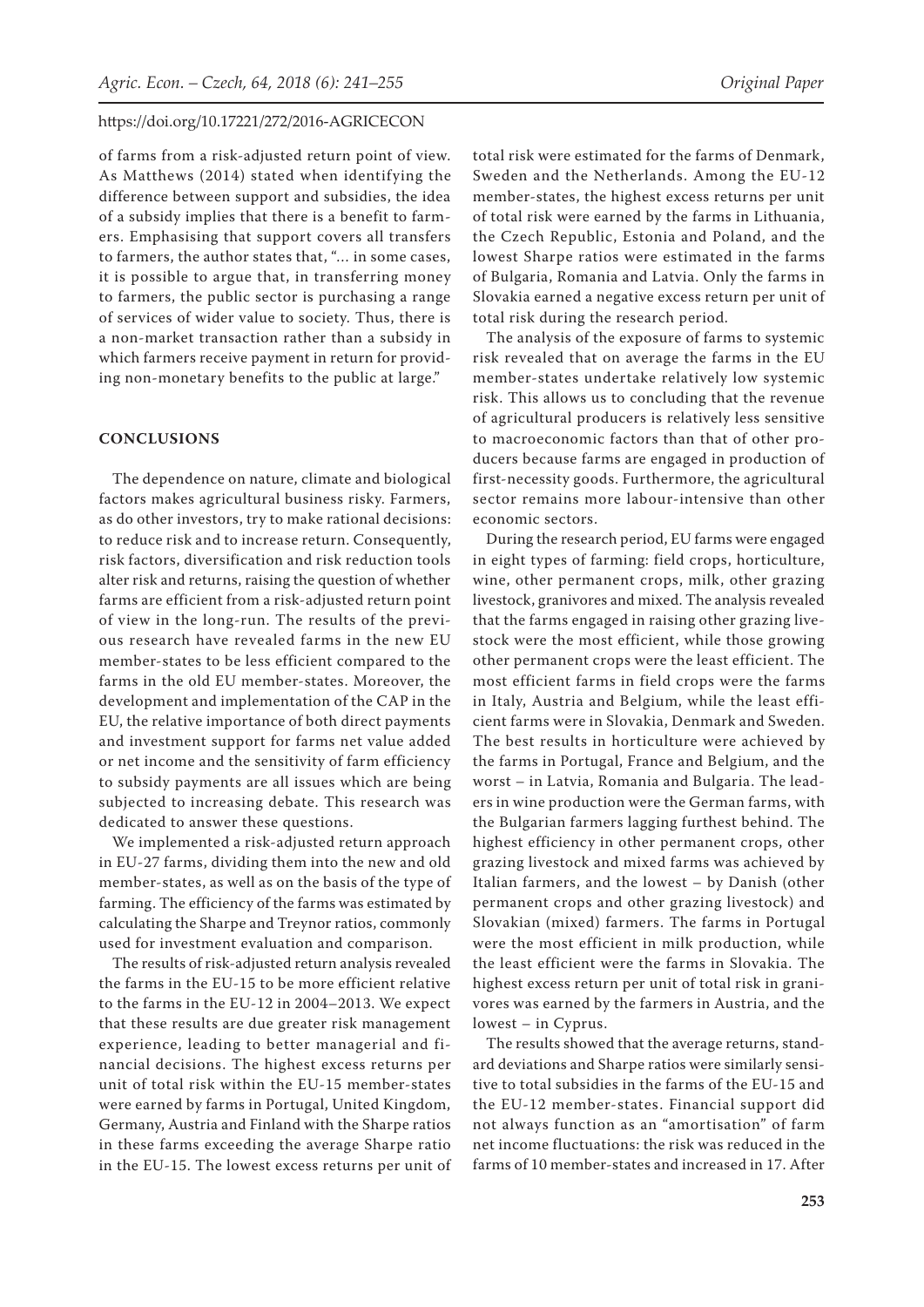eliminating the total subsidies, the Sharpe ratios became negative for the farms in Finland, the Czech Republic, Sweden, Denmark, Luxembourg, Estonia and Latvia showing that the farmers in these lands were strongly reliant on financial support from the EU and national budgets.

The results of the analysis enabled us to test four hypotheses, out of which two were rejected (H2 and H4), allowing us to conclude that the farms in the EU-15 member-states do not undertake less systemic risk than the EU-12 farms, and that the efficiency of the farms from a risk-adjusted return point of view in the EU-15 member-states is not less sensitive to financial support than the efficiency of the EU-12 farms. H1 was supported, showing that the farms in the EU-15 were more efficient from a risk-adjusted return point of view than the farms in the EU-12. Finally, H3 was partly supported – only in some EU member-states did farms undertake relatively low systemic risk compared to the average systemic risk in the economy.

To the best of our knowledge, this is the first report using a risk-adjusted return approach to measure the agricultural efficiency in the EU member-states. A comparison of farm efficiency in the EU-15 and the EU-12 member-states showed that the farmers of the latter have to take on board the risk management experience of the EU-15 member-states in order to reduce risk and increase efficiency. In the light of changing CAP it is important to determine the resilience of farms to external factors, especially subsidy policy, that influence return and risk. Determination of the proportion of total risk that is represented by systemic risk allows identification of the share of agricultural risk that cannot be diversified away in the farms of EU member-states when forming investment portfolios.

Future research should focus on an analysis of risk management tools used in the farms of EU-15, and evaluation of their efficiency. Other topics deserving further attention include an assessment of the efficiency of farms by size and comparative analysis of efficiency in agriculture and other sectors of the economy.

#### **REFERENCES**

Alekneviciene V. (2010): Comparative analysis of efficiency valuation in agriculture: excess return approach. Economics and Rural Development, 6: 7–13.

#### https://doi.org/10.17221/272/2016-AGRICECON

- Backus G.B.C., Eidman V.R., Dijkhuizen A.A. (1997): Farm decision making under risk and uncertainty. Netherlands Journal of Agricultural Science, 45: 307–328.
- Beukes P.C., Palliser C.C., Prewer W.E., Levy G., Folkers C., Neal M., Wastney M.E., Thorrold B.S. (2005): Comparing risk for different dairy farm management systems in Taranaki using the Dexcel Whole Farm Model. Proceedings of the New Zealand Grassland Association, 67: 103–107.
- Bowman R.G., Bush S.R. (2006): Using comparable companies to estimate the betas of private companies. Journal of Applied Finance, 16: 71–81.
- Damodaran A. (2001): Corporate Finance: Theory and Practice. 2nd Ed. John Wiley and Sons, New York.
- Ellahie A. (2014): Firm Fundamentals and Sensitivity to Aggregate Earnings Growth. London Business School, Working paper. Available at http://ssrn.com/ abstract=2757688 (accessed July 25, 2016).
- Erb C.B., Harvey C.R. (2006): The strategic and tactical value of commodity futures. Financial Analysis Journal, 62: 1–61.
- Eves C., Newell G. (2007): The role of US farmland in real estate portfolios. Journal of Real Estate Portfolio Management, 13: 317–327.
- Eves C. (2010): NSW rural land performance: 1990–2008. Australasian Agribusiness Review, 18: 85–102.
- Gomez-Limon J.A., Arriaza M., Riesgo L. (2003): An MCDM Analysis of Agricultural Risk Aversion. European Journal of Operational Research, 151: 569–585.
- Hardaker J.B., Huirne R.B.M., Anderson J.R., Lien G. (2007): Coping with Risk in Agriculture. 2nd Ed. CABI Publishing, Oxfordshire.
- Hardaker J.B., Lien. G. (2005): Towards Some Principles of Good Practice for Decision Analysis in Agriculture. Centre for Food Policy. Norwegian Agricultural Economics Research Institute, Working Paper 2005-1: 1–36.
- Harwood J., Heifner R., Coble K., Perry J., Somwaru A. (1999): Managing Risk in Farming: Concepts, Research and Analysis. Agricultural Economic Report 774, U.S. Department of Agriculture, Washington. Available at http://www.ers.usda.gov/media/1761672/aer774.pdf (accessed July 28, 2016).
- Lambert M., Hubner G. (2013): Comoment risk and stock returns. Journal of Empirical Finance, 23: 191–205.
- Leblois A., Quirion P. (2013): Agricultural insurances based on meteorological indices: Realizations, methods and research challenges. Meteorological Applications, 20: 1–9.
- Lumby S. (1994): Investment Appraisal and Financial Decisions. 5<sup>th</sup> Ed. Chapman and Hall, London.
- Macdonald J.M., McBride W.D. (2009): The Transformation of U.S. Livestock Agriculture Scale, Efficiency, and